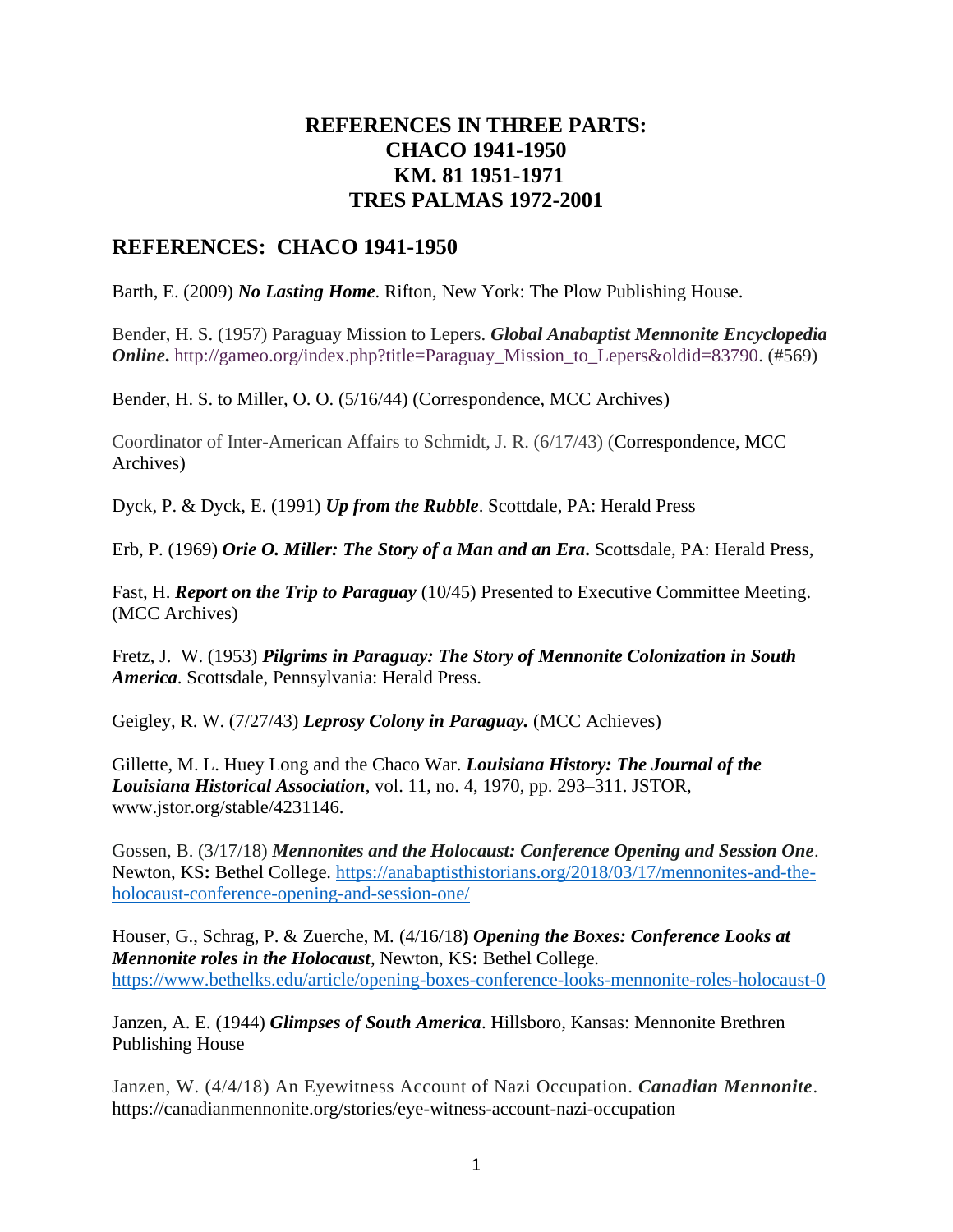Kellersberger, E. R. to Lemon, R. B. (12/18/45) (Correspondence, MCC Archives)

- Klassen, G. S. (1944) *Life and Customs of Mennonites in Paraguay*. (MCC Archives)
- Klassen, P. to Miller, O. O. (10/10/42) (Correspondence, MCC Archives)
- Klassen, G. S. to MCC (3/9/44) (Correspondence, MCC Archives)

Legiehn, J. to Miller, O. O. (1/13/46) (Correspondence, MCC Archives)

*Leprosy History: 19th Century*. http://www.leprosy.org/leprosy-history/

Long, H. W., M.D. (1919) *Sane-Sex Life and Sane-Sex Living.* New York: Gorham Press.

Lohrentz, A. Chaco Life. (1/46) *Paraguay Notes* (MCC Archives)

MCC to Selective Service (2/17/42) (Correspondence, MCC Archives)

MCC to Selective Service (6/16/42) (Correspondence, MCC Archives)

MCC to Schmidt, J. R. (7/22/42) (Correspondence, MCC Archives)

*MCC Annual Report* (1942) Akron, PA. (MCC Archives)

*MCC Annual Report* (1943) Akron, PA. (MCC Archives)

*MCC Annual Report* (1944) Akron, PA. (MCC Archives)

*MCC Annual Report* (1945) Akron, PA. (MCC Archives)

*MCC Annual Report* (1946) Akron, PA. (MCC Archives)

*MCC Appointment of Schmidt, J. R.* (8/15/43) (MCC Archives)

Miller, O. O. to Schmidt, J. R. (5/18/41) (Western Union Telegram) (MCC Archives)

Miller, O. O. to Schmidt, J. R. (5/21/41) (Correspondence, MCC Archives)

Miller, O. O. to Sister M. Pierre, RN, Superintend, Saint Joseph's Hospital. (5/21/41) (Correspondence, MCC Archives)

Miller, O. to Passports Division (5/24/41) (Correspondence, MCC Archives)

Miller, O. O. to Schmidt, J. R. (5/27/41) (Correspondence, MCC Archives)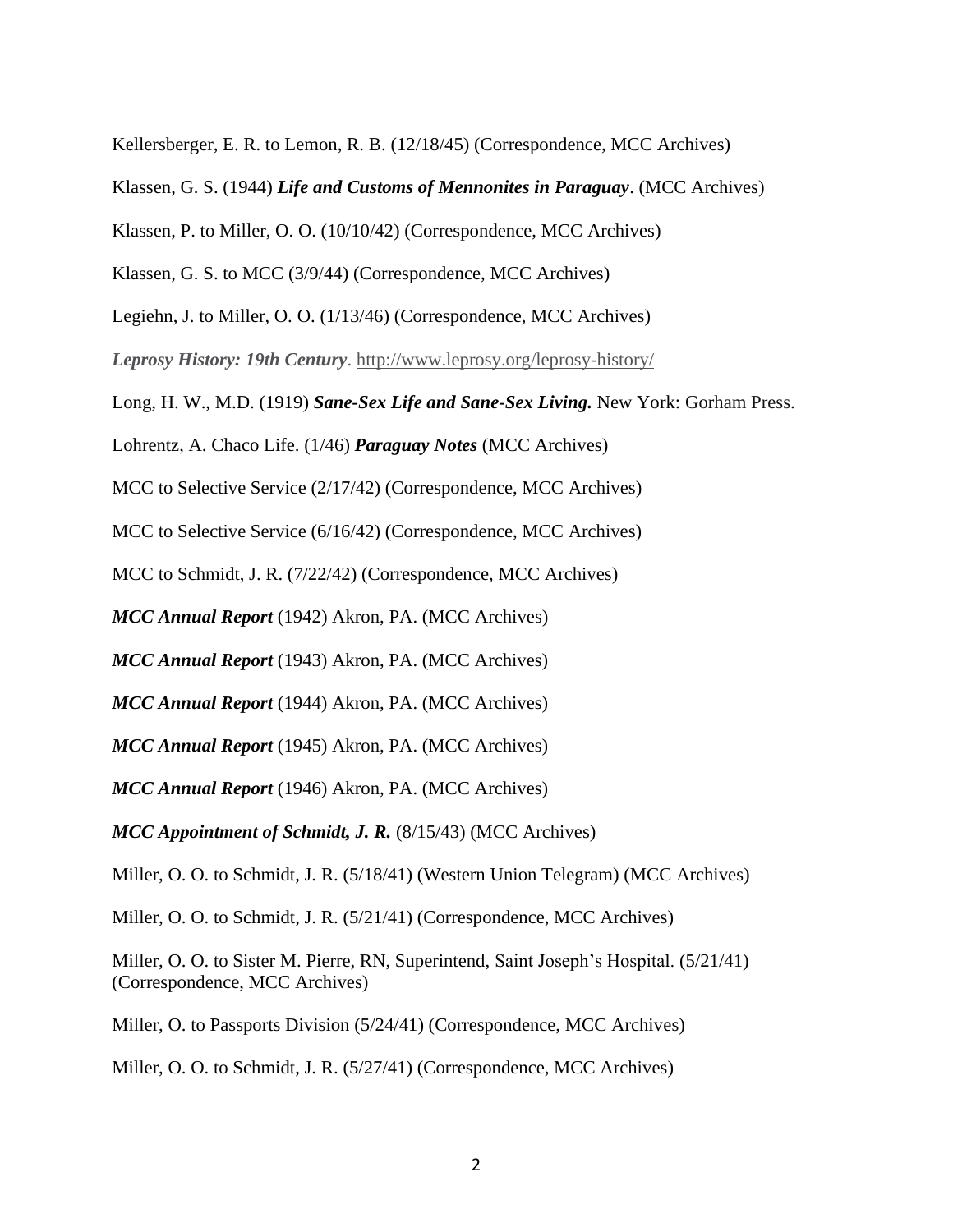- Miller, O. to Paraguay Consulate (6/5/41) (Correspondence, MCC Archives)
- Miller, O. O. to Schmidt, J. R. (10/8/41) (Correspondence, MCC Archives)
- Miller, O. O. to Schmidt, J. R. (10/14/41) (Correspondence, MCC Archives)
- Miller, O. O. to Schmidt, V & Schmidt, J. R. (3/26/42) (Correspondence, MCC Archives)
- Miller, O. O. to Schmidt, J. R. & Schmidt, V. (4/6/42) (Correspondence, MCC Archives)
- Miller, O. O. to Schmidt, J. R. (4/14/42) (Correspondence, MCC Archives)
- Miller, O. O. to Schmidt, J. R. (4/22/42) (Correspondence, MCC Archives)
- Miller, O. O. to Schmidt, V & Schmidt, J. R. (6/18/42) (Correspondence, MCC Archives)
- Miller, O. O. to Schmidt, J. R. (7/23/42) (Correspondence, MCC Archives)
- Miller, O. O. to Schmidt, J. R. & Schmidt, V. (8/18/42) (Correspondence, MCC Archives)
- Miller, O. O. to Schmidt, J. R. & Schmidt, V. (9/25/42) (Correspondence, MCC Archives)
- Miller, O. O. to Schmidt, J. R. (11/25/42) (Correspondence, MCC Archives)
- Miller, O. O. to Schmidt, J. R. (11/15/45) (Correspondence, MCC Archives)
- Myers, O. V. to Miller, O. O. (12/1/45) (Correspondence, MCC Archives)
- Neuschwander, V. (6/10/51) Leper Mission. *Southern Notes* (MCC Archives)
- Niebuhr, G. (5/16) Documents from Fernheim Archives.
- *Paraguay Notes* (5/45) Asuncion, Paraguay (MCC Archives)
- *Paraguay Notes* (12/45) Asuncion, Paraguay (MCC Archives)
- *Paraguay Notes* (4/46) Asuncion, Paraguay (MCC Archives)
- *Paraguay Notes* (7/46) Asuncion, Paraguay (MCC Archives)
- *Paraguay Notes* (1/48) Asuncion, Paraguay (MCC Archives)

Patient to Regier, C. (1/43) (Correspondence) (Family Document)

Pierre, M., RN, Superintend, Saint Joseph's Hospital to Miller, O. O. (5/24/41) (Correspondence, MCC Archives)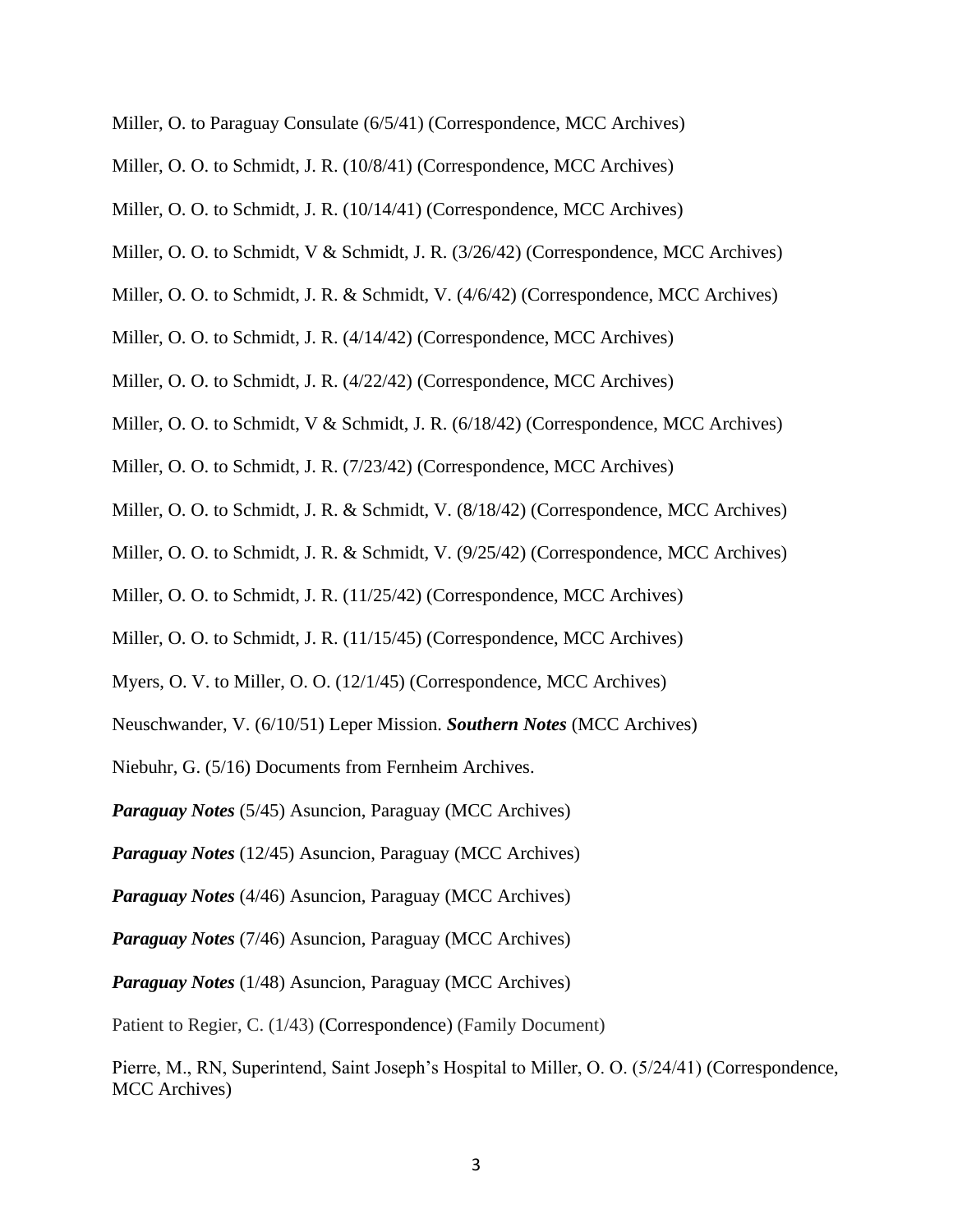Ratzlaff, G. (1974) *A Historical-political study of the Mennonites in Paraguay: Mennonites in Paraguay and German National Socialism*, 1933-1945. California State University, Fresno Department of History. Master Thesis Part II.

Ratzlaff, G. (2001) *Mennonite Hospital Km 81: Love Active in Deed.* Gemeindekomitee (Asociacion Evangelica Mennononita del Paraguay) Asuncion, Paraguay. (Translated from German by Cornelius J. Dyck, USA).

Regier-Schmidt Wedding (8/25/43) First Mennonite Church, Newton Kansas. *The Newton Kansan*.

Regier, C. (6/23/41) *Interview Transcript*, Newton, KS. (Family Document)

Regier, C. (1942) *Life in Kansas City* (Family Document)

Regier, C. (1957*) Stress during the early 1950s* (Family Document)

Regier, C. to Schmidt, J. R (1942) (4 Correspondence, Family Document)

Regier, C. to Schmidt, J. R (1943) (39 Correspondence, Family Document)

Reimer, G. (2002) The "Green Hell" Becomes Home: Mennonites in Paraguay as Described in the Writings of Peter P. Klassen *Mennonite Quarterly Review*. Vol. 76, No. 4. https://www.questia.com/library/journal/1G1-202919674/the-green-hell-becomes-homemennonites-in-paraguay

Schartner, G. (10/30/45) *Fernheim Hospital Annual Report* (MCC Archives)

Schmidt, C. R. (1943) *Diary* (Family Document)

Schmidt, C. R. (1944) *Diary* (Family Document)

Schmidt, C. R. (1945) *Diary* (Family Document)

Schmidt, C. R. (1946) *Diary* (Family Document)

Schmidt, C. R. (2/18/46) *Seven Chaco Girls in White* (Family Document)

Schmidt, C. R. (11/25/90) *My Life as a Nurse* (Family Document)

Schmidt, C. R. to MCC (2/19/44) (Correspondence, MCC Archives)

Schmidt, C. R. to MCC (4/15/44) (Correspondence, MCC Archives)

Schmidt, E. (3/61) *John's Life in the Chaco* (Family Document)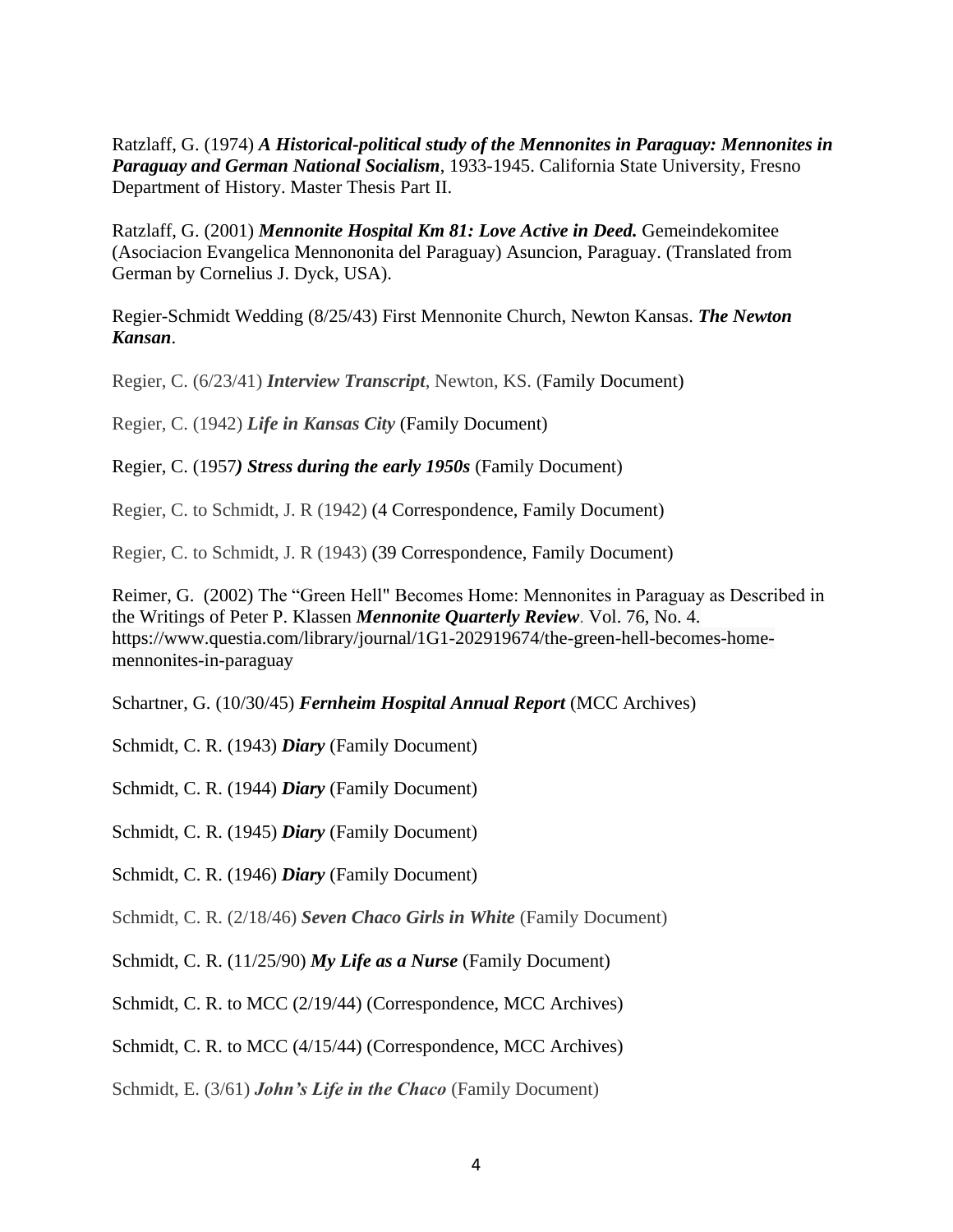Schmidt, E. to Schmidt J. R. (9/45) (Correspondence, Family Document)

Schmidt, H. (4/22/42) Arrived: First Journey to Paraguay. *The Newton Kansan*. (Family Document)

Schmidt, H. to Schmidt, J. R. (1943) (Correspondence, Family Document)

Schmidt. J. R. (1941-1942) *South American Diary* (Family Document)

Schmidt, J. R. (8/31/41) *MCC Chaco Krankenblatt* No. 2. (MCC Archives)

Schmidt, J. R. (9/3/41) *MCC Chaco Krankenblatt* No. 3. (MCC Archives)

Schmidt, J. R. (10/3/41) *MCC Chaco Krankenblatt* No. 1 (MCC Archives)

Schmidt, J. R. (11/3/41) *MCC Chaco Krankenblatt* No.5 (MCC Archives)

Schmidt, J. R. (12/2/41) *MCC Chaco Krankenblatt* (MCC Archives)

Schmidt, J. R. (1/3/42) *MCC Chaco Krankenblatt* (MCC Archives)

Schmidt. J. R. (1942) *Diary* (Family Document)

Schmidt, J. R. (2/3/42) *MCC Chaco Krankenblatt* (MCC Archives)

Schmidt, J. R. (3/3/42) *MCC Chaco Krankenblatt* (MCC Archives)

Schmidt, J. R. (6/3/42) *MCC Chaco Krankenblatt* (MCC Archives)

Schmidt, J. R. (8/3/42) *MCC Chaco Krankenblatt* (MCC Archives)

Schmidt, J. R. (1942) *MCC Report on My Paraguayan Mission.* (MCC Archives)

Schmidt, J. R. (1942) Nazism in Chaco. *Paraguay Mission Report* (MCC Archives)

Schmidt, J. R. (1942) *The Practice of Medicine for Our Mennonites in the Choco of Paraguay.* Newton, KS: Literature Committee, Woman's Home and Foreign Missionary Association, Gen. Conference Mennonites of North America.

Schmidt, J. R. meets Regier, C. (12/2/42) (Family Document)

Schmidt, J. R. (1943) *Diary* (Family Document)

Schmidt, J. R. (3/25/43) Industrial Development of the Russian Mennonites in the Chaco. *The Mennonite.* Newton, KS.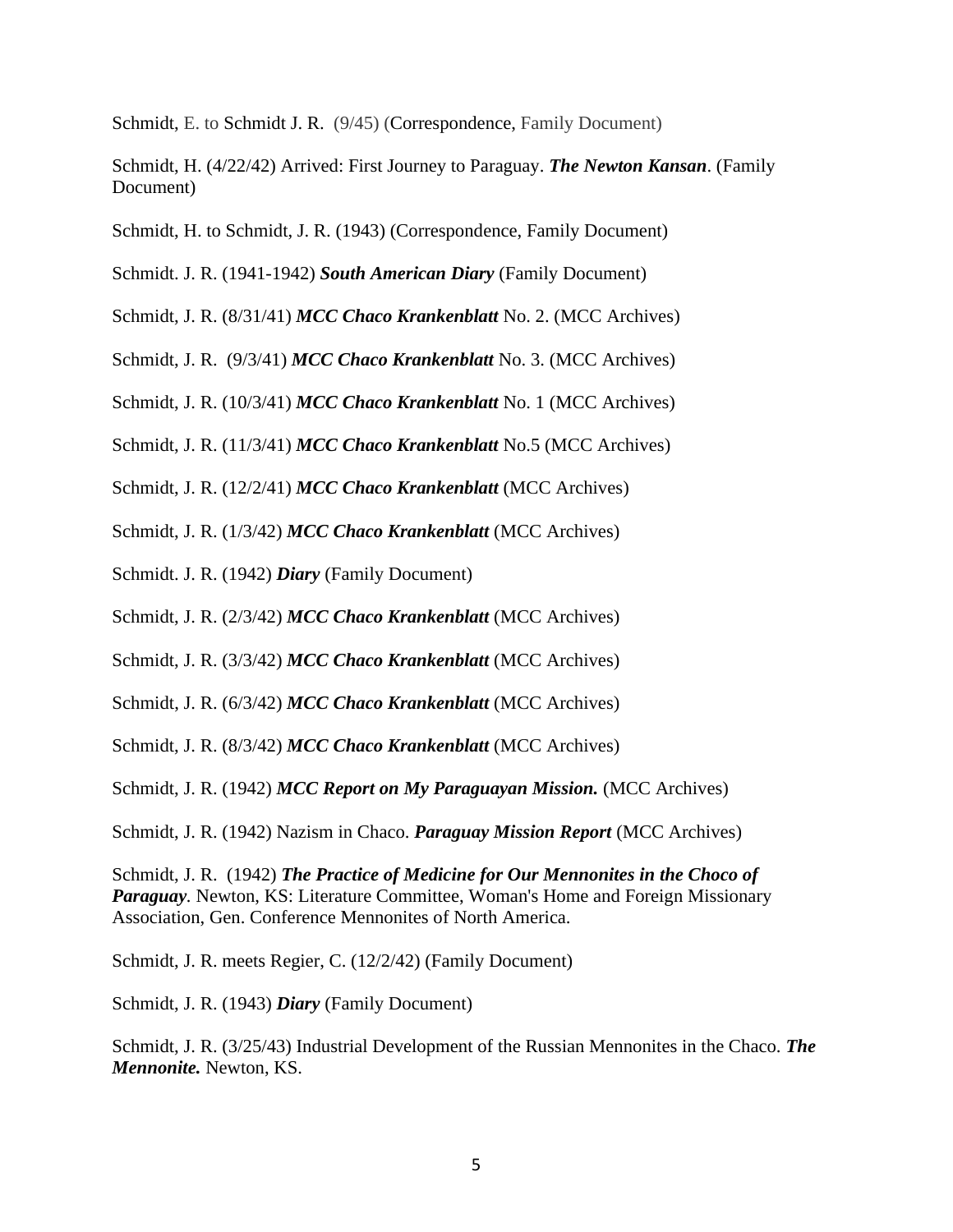Schmidt, J. (10/44) *Four Hundred Miles Through the Chaco with Mules.* (Family Document)

Schmidt, J. R. (12/44) John's Reminiscing *Diary* (Family Document)

Schmidt, J. R. (1945) *Diary* (Family Document)

Schmidt, J. R. (1945) *Mennonite Mission in the Chaco* (Family Document)

Schmidt, J. R. (1947) Medical Service under Pioneer Conditions. *Mennonite Life*, P.13-16. (Vol. 2 no.3.) <https://ml.bethelks.edu/store/ml/files/1947jul.pdf>

Schmidt, J. R. (1977) *My Early Work in Paraguay.* (Family Document)

Schmidt, J. R. to Regier, C. (1941) (Correspondence, Family Document)

Schmidt, J. R. to Miller, O. O. (5/20/41) (Correspondence, MCC Archives)

Schmidt, J. R. to Miller, O. O. (5/21/41) (Correspondence, MCC Archives)

Schmidt, J. R. to Unruh, W. (7/20/41) (Correspondence, Family Document)

Schmidt, J. R. to Family. (8/8/41) (Correspondence, Family Document)

Schmidt, J. R. to Miller, O. O. (8/8/41) (Correspondence, MCC Archives)

Schmidt, J. R. to Miller, O. O. (8/11/41) (Correspondence, MCC Archives)

Schmidt, J. R. to Miller, O. O. (9/12/41) (Correspondence, MCC Archives)

Schmidt, J. R. to MCC (9/19/41) (Correspondence, MCC Archives)

Schmidt, J. R. to Miller, O. O. (10/17/41) (Correspondence, MCC Archives)

Schmidt, J. R. to Miller, O. O. (12/14/41) (Correspondence, MCC Archives)

Schmidt, J. R. to Miller, O. O. (12/27/41) (Correspondence, MCC Archives)

Schmidt, J. R. to Regier, C. (1942) (16 Correspondence, Family Document)

Schmidt, J. R. to Miller, O. O. (1/10/42) (Correspondence, MCC Archives)

Schmidt, J. R. to Miller, O. O. (1/20/42) (Correspondence, MCC Archives)

Schmidt, J. R. to Miller, O. O. (2/24/42) (Correspondence, MCC Archives)

Schmidt, J. R. to Miller, O. O. (4/23/42) (Correspondence, MCC Archives)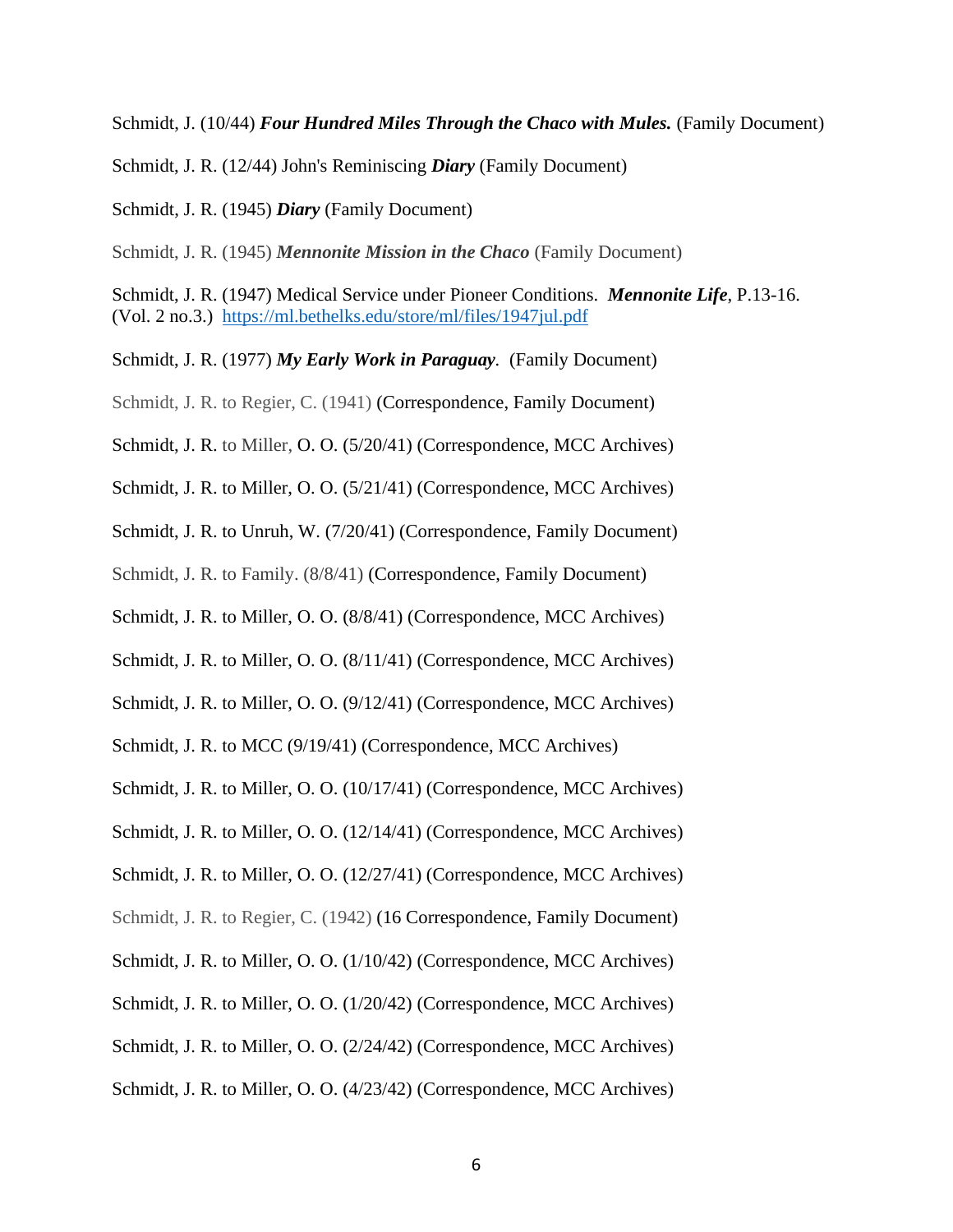Schmidt, J. R. to Miller, O. O. (7/18/42) (Correspondence, MCC Archives)

Schmidt, J. R. to Miller, O. O. (8/1/42) (Correspondence, MCC Archives)

Schmidt, J. R. to MCC. (10/14/42) (Correspondence, MCC Archives)

Schmidt, J. R. to Regier, C. (1943) (Correspondence, Family Document)

Schmidt, J. R. to MCC (2/19/44) (Correspondence, MCC Archives)

Schmidt, J. R. and Schmidt, C. R. to MCC (12/16/43) (Correspondence, MCC Archives)

Schmidt, J. R. & Schmidt, C. R. to Miller, O. (1/12/46) (Correspondence, MCC Archives)

Selective Service to Miller, O. O. (6/2/41) (Correspondence, MCC Archives)

Smith, W. & Smith, V., (1950) *Paraguayan Interlude: Observations and Impressions.* Scottsdale, PA: Harold Press,

Snoookums to Regier, C. (1942) (Card, Family Document)

SS America (1941) <http://ssamerica.bplaced.net/prewaramerica-en.html>

Stoesz, E. (2006) *Contagious Compassion: Celebrating 100 Years of American Leprosy Missions*. Franklin, Tennessee: Providence House Publishers.

Thiesen, J. (6/1991) The Mennonite Encounter with National Socialism: The Example of Fernheim. *Mennonite Life*, Vol. 46 No. 2, P. 4-9. https://ml.bethelks.edu/store/ml/files/1991jun.pdf

Thiesen, J. D. (1999) *Mennonite & Nazi? Attitudes Among Mennonite Colonists in Latin America*, *1933-1945*. Kitchener, Ontario: Pandora Press.

Wiens, P. (1977) *History of K81.* (MCC Archives)

## **REFERENCES: KM. 81 1951-1971**

25th Milestone for Leprosy Center (3/4/76) *Mennonite Weekly Review* (MCC Archives)

Administrator, Sanatorio Primavera to MCC (12/28/56) (Correspondence, MCC Archives)

ALM to MCC (1/26/55) (Correspondence, MCC Archives)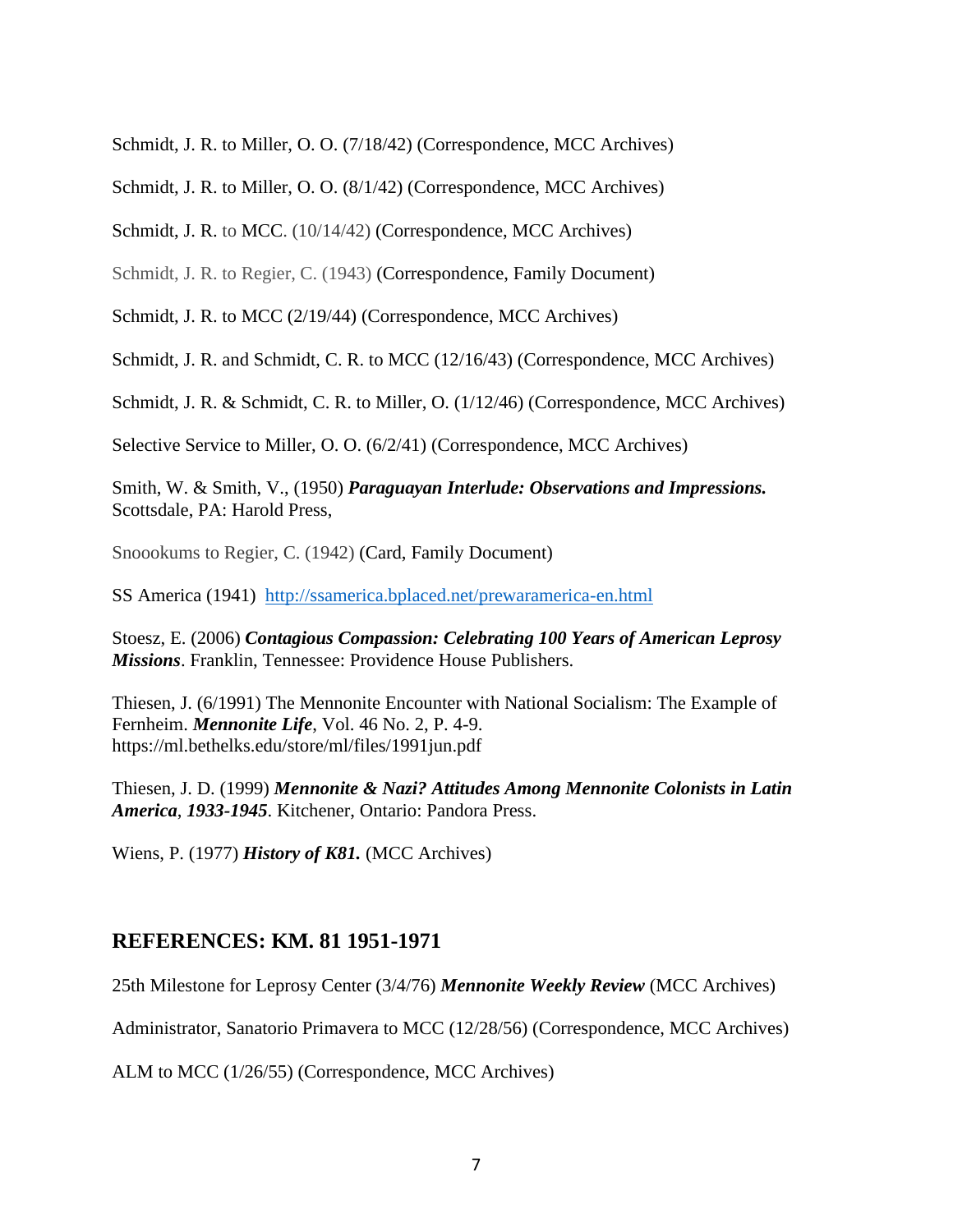ALM to MCC (5/12/55) (Correspondence, MCC Archives)

ALM to MCC (9/15/67) (Correspondence, MCC Archives)

ALM to Miller, O. O. (8/24/55) (Correspondence, MCC Archives)

ALM to Miller, O. O. (9/29/55) (Correspondence, MCC Archives)

ALM to Schmidt, J. R. (9/29/55) (Correspondence, MCC Archives)

ALM to Schmidt, J. R. (6/6/56) (Correspondence, MCC Archives)

Bender, H. S. (1957) Paraguay Mission to Lepers. *Global Anabaptist Mennonite Encyclopedia Online*. http://gameo.org/index.php?title=Paraguay Mission to Lepers&oldid=83790. (#569)

Bonham, M. to Fiol, M. (5/20) (Correspondence, Family Document)

Braun, M. to MCC (10/27/71) (Correspondence, MCC Archives)

Burns, M. (1986) *Outcast but Not Forsaken: True Stories from a Paraguayan Leper Colony.* Rifton, NY: Plough Publishing House.

*Committee for Church Affairs in Paraguay Report* (1966) (Global Anabaptist Mennonite Encyclopedia Online) https://gameo.org/index.php?title=Gemeindekomitee-Asociacón\_Evangélica\_Menonita\_del\_Paraguay)

*Conclusion of MCC-ALM Conference* (12/19/69) (MCC Archives)

Director, Department VI, Department of Leprosy, Paraguay to MCC (6/18/54) (Correspondence, MCC Archives)

Duerksen, F. (2/6/19) *Life at K81* (Interview, Family Document)

Duerksen, F. to Fiol, M. (2/01/19) (Correspondence, Family Document)

Dyck, C. J. (1951) *Mennonite Life* Vol. 6 No.4 (MCC Archives)

Dyck, I. R. (12/7/67) *Paraguay Report* (MCC Archives)

Dyck, I. R. (6/21/68) *Draft of Future Program of MCC in Paraguay* (MCC Archives)

Dyck, I. R. (11/29/68) *Paraguay Report* (MCC Archives)

Dyck, P. & Dyck, E. (1991) *Up from the Rubble*. Scottdale, PA: Herald Press

Dyck, I. R. to MCC (3/12/68) (Correspondence, MCC Archives)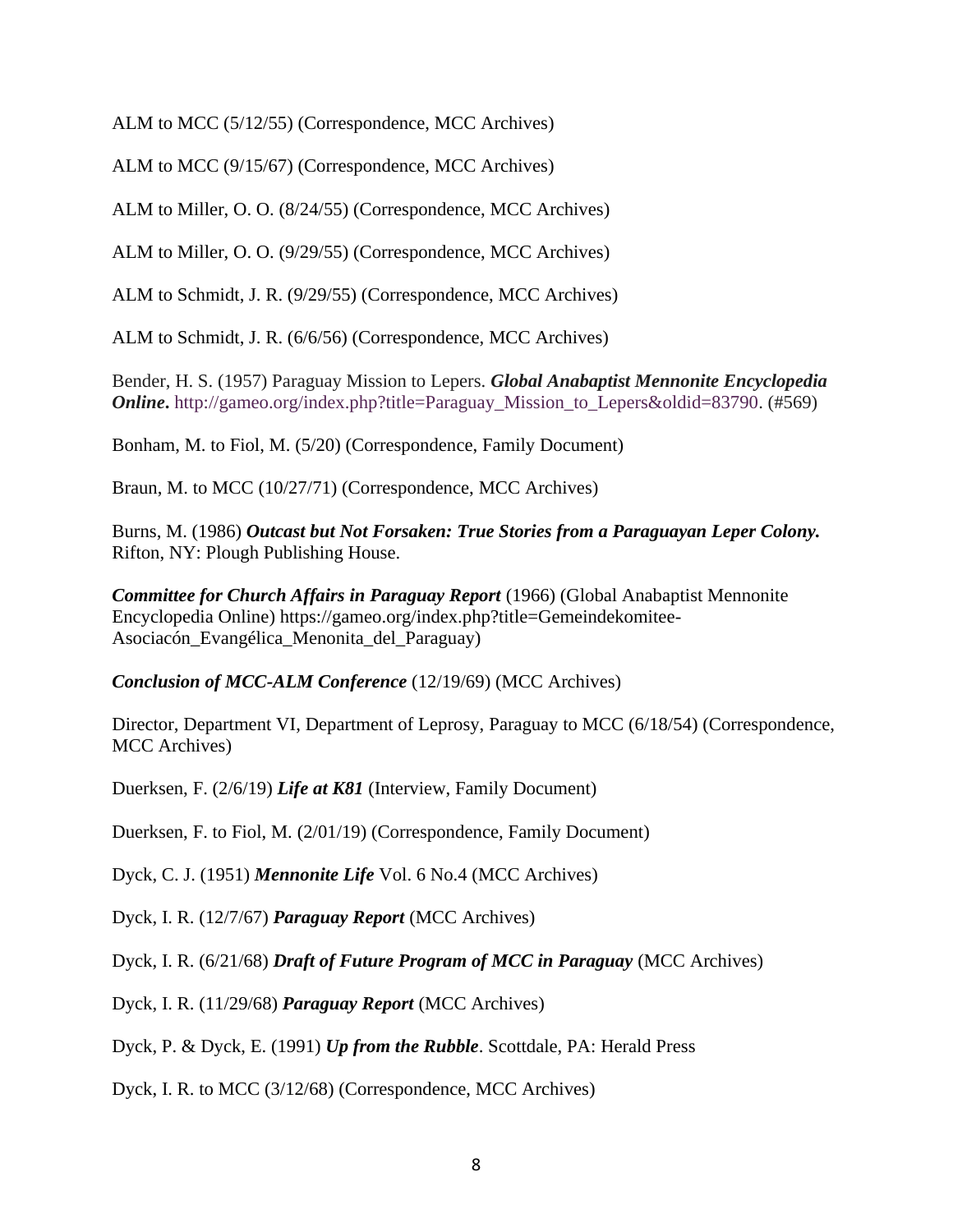Dyck, I. R. to MCC (3/29/68) (Correspondence, MCC Archives)

Dyck, I. R. to MCC (5/28/68) (Correspondence, MCC Archives)

Dyck, I. R. to MCC (6/27/68) (Correspondence, MCC Archives)

Dyck, I. R. to MCC (6/28/68) (Correspondence, MCC Archives)

Dyck, I. R. to MCC (8/20/68) (Correspondence, MCC Archives)

Dyck, I. R. to MCC (1/25/69) (Correspondence, MCC Archives)

Dyck, I. R. to MCC (3/15/69) (Correspondence, MCC Archives)

Dyck, I. R. to MCC (3/20/69) (Correspondence, MCC Archives)

Erb, P. (1969) *Orie O. Miller: The Story of a Man and an Era***.** Scottsdale, Pennsylvania: Herald Press.

*Fernheim Committee Meeting at MCC Home in Asuncion* (7/26/51)

Gemeinde-Komitee to MCC and ALM (11/3/70) (Correspondence, MCC Archives)

Gemeinde-Komitee to MCC and ALM (5/4/70) (Correspondence, MCC Archives)

Gemeinde-Komitee to Hasselblad, O. W. (9/28/70) (Correspondence, MCC Archives)

Gemeinde-Komitee to MCC and ALM (5/20/71) (Correspondence, MCC Archives)

Gemeinde-Komitee to MCC (1/18/73) (Correspondence, MCC Archives)

Gemeinde-Komitee to MCC (12/5/73) (Correspondence, MCC Archives)

Gemeinde-Komitee to MCC (6/22/74) (Correspondence, MCC Archives)

Graber, C. L. to MCC (10/7/54) (Correspondence, MCC Archives)

Graber, C. L. to MCC (1/8/55) (Correspondence, MCC Archives)

Graber, C. L. to Miller, O. O. (1/26/55) (Correspondence, MCC Archives)

Graber, C. L. to Miller, O. O. (1/29/55) (Correspondence, MCC Archives)

Graber, C. L. to Schmidt, C. R. (2/22/55) (Correspondence, MCC Archives)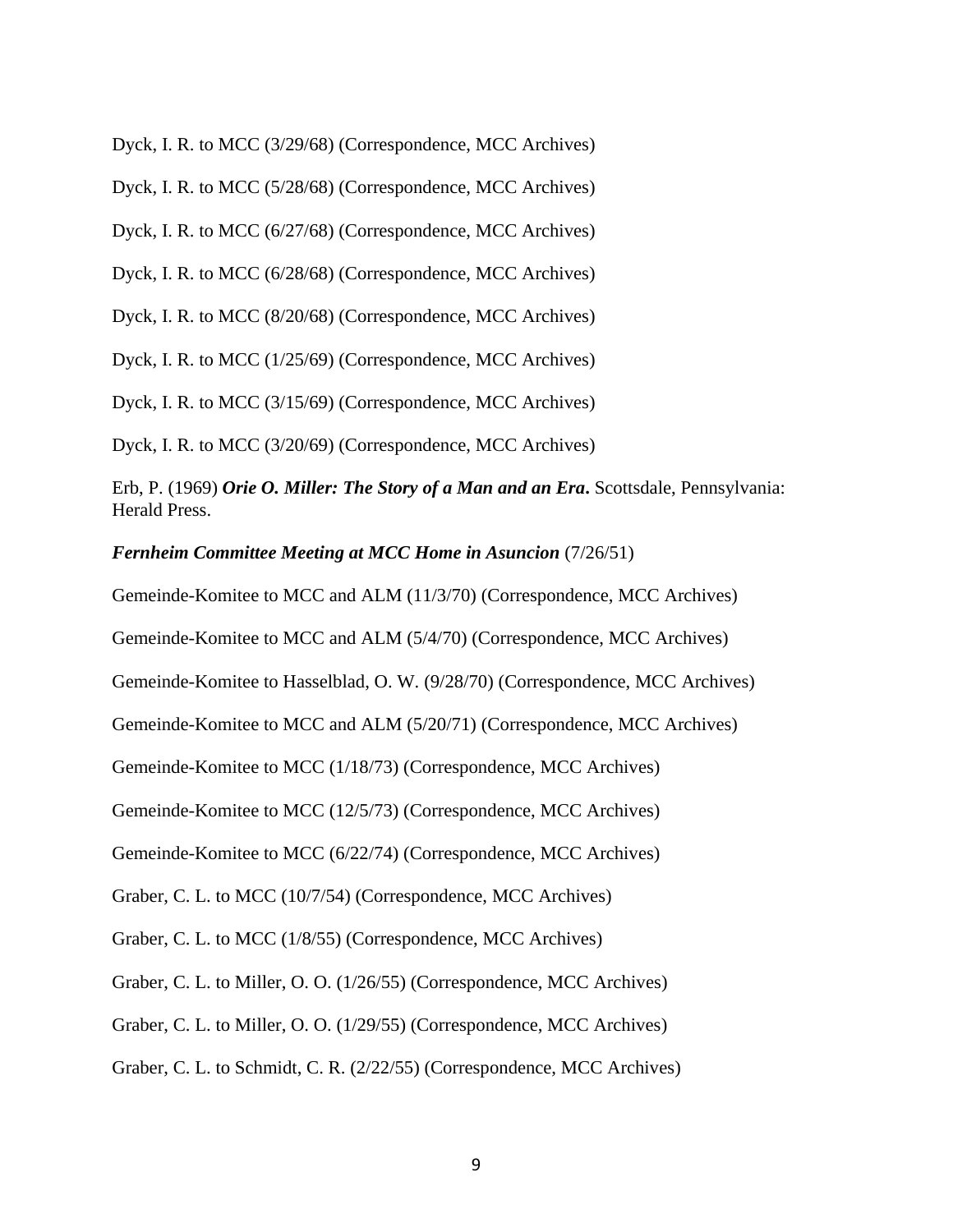Graber, C. L. to MCC (3/17/55) (Correspondence, MCC Archives)

Graber, C. L. to MCC (3/21/55) (Correspondence, MCC Archives)

Graber, C. L. to MCC (3/23/55) (Correspondence, MCC Archives)

Graber, C. L. to MCC (3/29/55) (Correspondence, MCC Archives)

Graber, C. L. to Miller, O. O. (4/20/55) (Correspondence, MCC Archives)

*Handwritten Notes taken at the Leprosy Meeting* (8/11/70) (MCC Archives)

Harder, A. to Miller, O. O. (8/12/59) (Correspondence, MCC Archives)

Harder, A. and Harder, G. to Schmidt, C. R. and Schmidt, J. R. (1/67) (Correspondence, Family Document)

Hasselblad, O. W. (8/10/67) *Remarks Made During Dedication of New Building*, Kilometer 81, Paraguay. (MCC Archives)

Hasselblad, O. W. (3/4/76) K81 Pioneered Home Treatment of Leprosy. *Mennonite Weekly Review*, P.6 (Family Document)

Hasselblad, O. W. to MCC (4/1/67) (Correspondence, MCC Archives)

Hasselblad, O. W. to MCC (5/5/67) (Correspondence, MCC Archives)

Hasselblad, O. W. to MCC (4/15/68) (Correspondence, MCC Archives)

Hasselblad, O. W. to MCC (5/6/69) (Correspondence, MCC Archives)

Hasselblad, O. W. to MCC (9/26/69) (Correspondence, MCC Archives)

Hasselblad, O. W. to MCC (10/27/69) (Correspondence, MCC Archives)

Hasselblad, O. W. to MCC (12/22/69) (Correspondence, MCC Archives)

Hasselblad, O. W. to MCC (8/12/70) (Correspondence, MCC Archives)

Hasselblad, O. W. to MCC (8/25/71) (Correspondence, MCC Archives)

Hasselblad, O. W. to Gemeinde-Komitee (10/11/71) (Correspondence, MCC Archives)

Hasselblad, O. W., Duerksen, F. and Stoesz, E. to Boschmann, A. (10/27/71) (Correspondence, MCC Archives)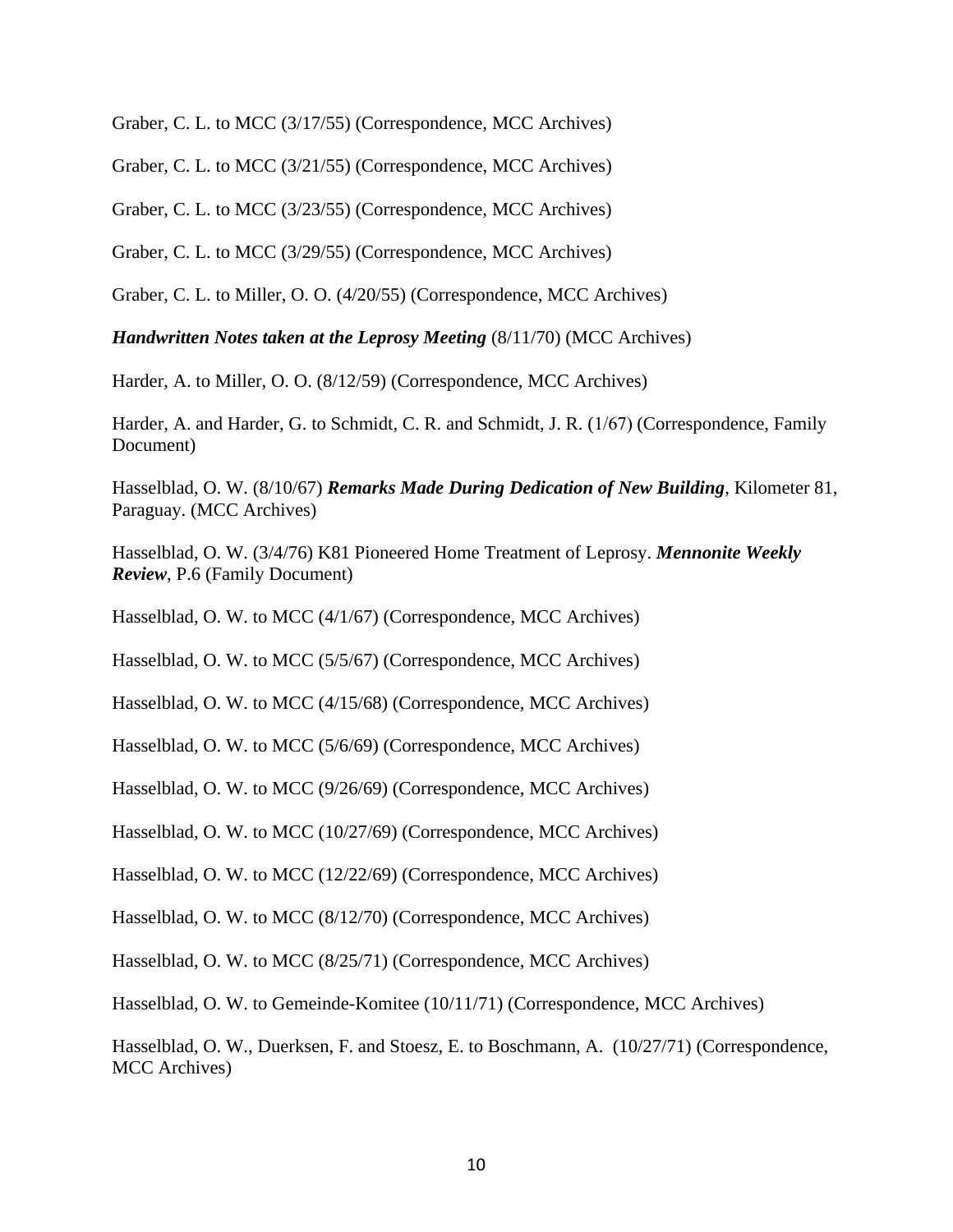IM DIENSTE DER LIEBE (3/7/50) *Newsletter #2* (MCC Archives) IM DIENSTE DER LIEBE (3/14/52) *Newsletter #1* (MCC Archives) IM DIENSTE DER LIEBE (6/4/52) *Newsletter #2* (MCC Archives) IM DIENSTE DER LIEBE (9/8/52) *Newsletter #3* (MCC Archives) IM DIENSTE DER LIEBE (12/17/52) *Newsletter #4* (MCC Archives) IM DIENSTE DER LIEBE (1/30/54) *Newsletter #1* (MCC Archives) IM DIENSTE DER LIEBE (12/31/55) *Newsletter #5* (MCC Archives) IM DIENSTE DER LIEBE (3/31/57) *Newsletter #1* (MCC Archives) IM DIENSTE DER LIEBE (3/31/58) *Newsletter #1* (MCC Archives) IM DIENSTE DER LIEBE (3/31/60) *Newsletter #1* (MCC Archives) IM DIENSTE DER LIEBE (5/31/61) *Newsletter #1* (MCC Archives) IM DIENSTE DER LIEBE (5/31/62) *Newsletter #1* (MCC Archives) IM DIENSTE DER LIEBE (1/30/63) *Newsletter #3* (MCC Archives) IM DIENSTE DER LIEBE (1/30/64) *Newsletter #4* (MCC Archives) IM DIENSTE DER LIEBE (1/30/65) *Newsletter #4* (MCC Archives) IM DIENSTE DER LIEBE (1/30/66) *Newsletter #4* (MCC Archives) IM DIENSTE DER LIEBE (1/30/67) *Newsletter #4* (MCC Archives) IM DIENSTE DER LIEBE (1/30/68) *Newsletter #4* (MCC Archives) IM DIENSTE DER LIEBE (1/30/69) *Newsletter #4* (MCC Archives) IM DIENSTE DER LIEBE (1/30/70) *Newsletter #4* (MCC Archives) IM DIENSTE DER LIEBE (1/30/71) *Newsletter #4* (MCC Archives) IM DIENSTE DER LIEBE (1/30/72) *Newsletter #4* (MCC Archives) IM DIENSTE DER LIEBE (4/75) *Newsletter #1* (MCC Archives)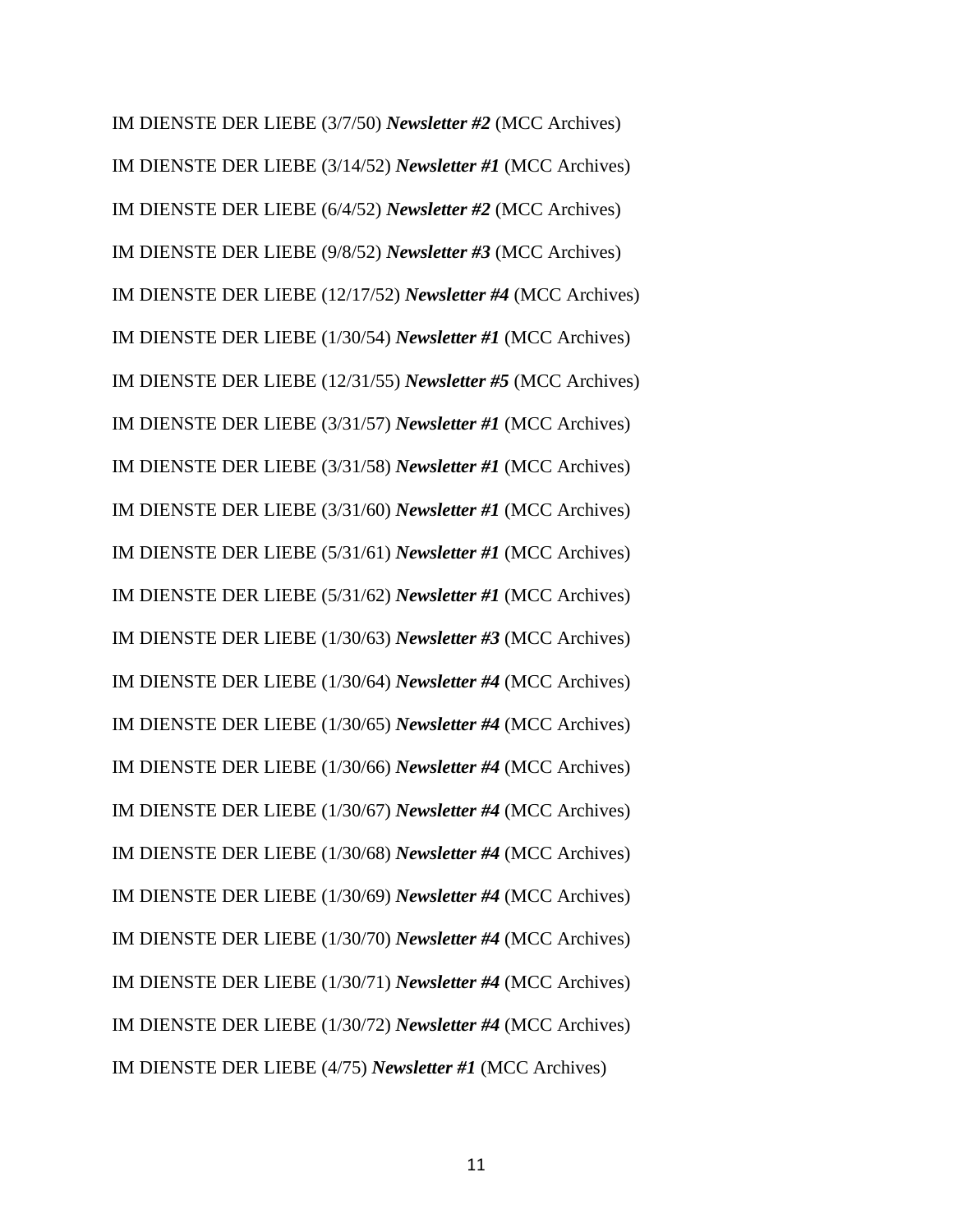IM DIENSTE DER LIEBE **(**8/75) *Newsletter #2* (MCC Archives)

IM DIENSTE DER LIEBE (12/75) *Newsletter #3* (MCC Archives)

IM DIENSTE DER LIEBE (4/76) *Newsletter #1* (MCC Archives)

IM DIENSTE DER LIEBE (12/76) *Newsletter #3* (MCC Archives)

Kellersberger, E. R. to Miller, O. O. (6/10/49) (Correspondence, MCC Archives)

Kellersberger, E. R. to Schmidt, J. R. (5/29/50) (Correspondence, MCC Archives)

Kellersberger, E. R. to MCC (6/23/50) (Correspondence, MCC Archives)

Kellersberger, E. R. to MCC (6/27/50) (Correspondence, MCC Archives)

*Kilometer 81 Report* (4/6/74) **(**MCC Archives)

Klassen, A. and Klassen, M. (12/1/60) *K 81 Leprosy Mission, Paraguay* (MCC Archives)

Leprosy Control Focus of Km 81 (8/31/73) *MCC News Service* (MCC Archives)

*Leprosy History: 19th Century.* (2015)<http://www.leprosy.org/leprosy-history/>

*Leprosy Meeting Agenda* (8/11/70) Asunción, Paraguay

Leprosy Program Celebrates Anniversary (2/20/76) *MCC News Service* (MCC Archives)

Mathies, E. A. (12/31/67) *Rehabilitation and Occupational Therapy at Kilometer 81 during 1967* **(**MCC Archives)

Mathies, E. A. (8/20/70) *Physiotherapy Program at K 81 from July 1969 to July 1970* **(**MCC Archives)

Mathies, E. to MCC (9/70) (Correspondence, MCC Archives)

*MCC Annual Meeting* (1/9/48) Goshen, Indiana (MCC Archives)

*MCC Annual Meeting* (1/1/49) Chicago, Illinois (MCC Archives)

*MCC Annual Meeting* (3/18/50) Chicago, Illinois (MCC Archives)

*MCC Annual Meeting* (5/15/50) Chicago, Illinois (MCC Archives)

*MCC Annual Meeting* (12/28/50) Chicago, Illinois (MCC Archives)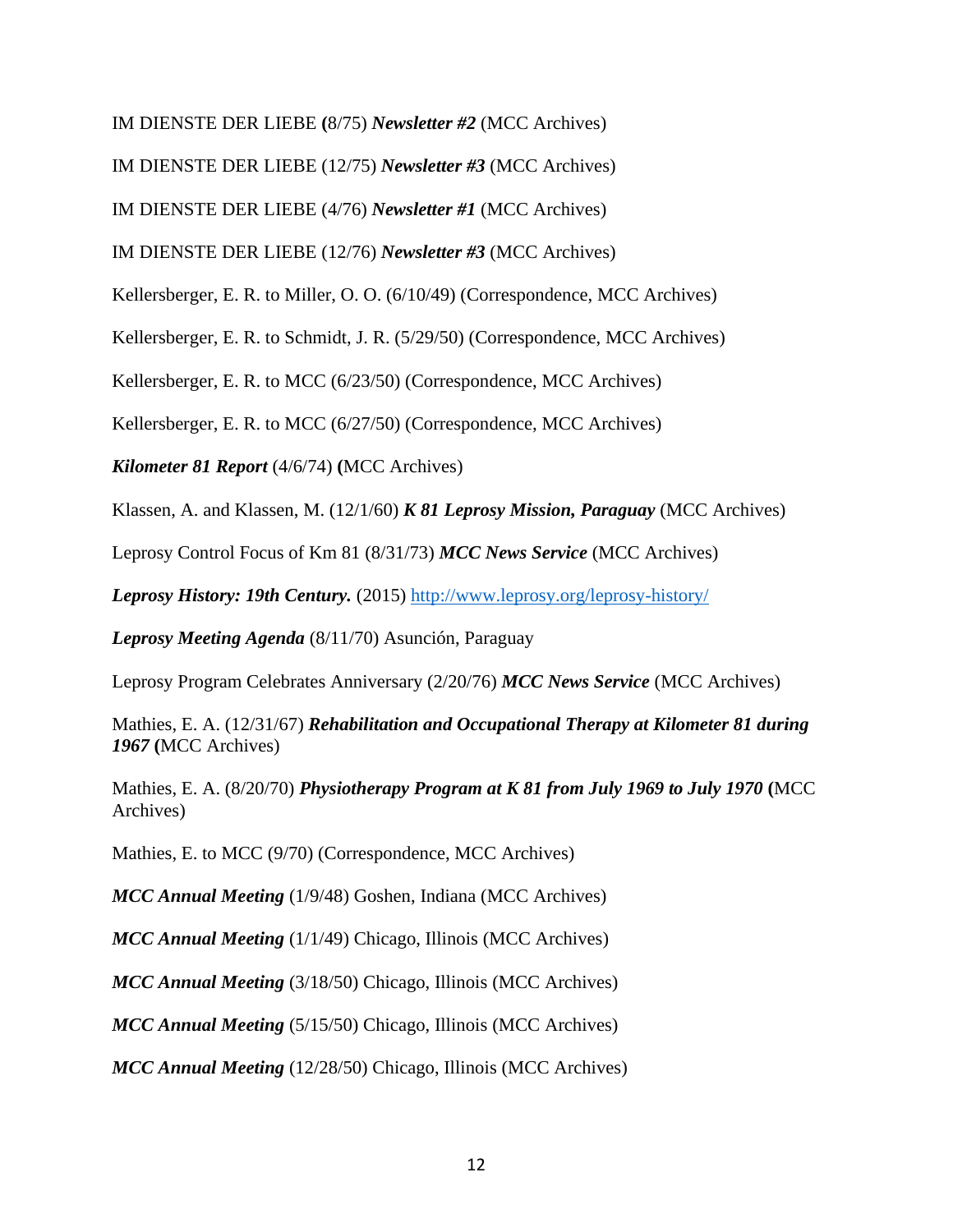*MCC Annual Meeting* (11/30/52) Chicago, Illinois (MCC Archives)

*MCC Annual Meeting* (11/15/53) Chicago, Illinois (MCC Archives)

*MCC Annual Report* (1954) Akron, PA. (MCC Archives)

*MCC Executive Committee Meeting Minutes* (12/67) KFKFP Taking Responsibility for K81 (MCC Archives)

*MCC Executive Committee Meeting Minutes* (9/70) Hasselblad Presentation (MCC Archives)

MCC Expands at Kilometer 81 (9/3/70) *MCC News Service* (MCC Archives)

*MCC Internal Notes on Phone Conversation with O. W. Hasselblad* (5/1/70) (MCC Archives)

*MCC Priorities in the Use of ALM Recourses* (6/11/70) (MCC Archives)

*MCC Workbook* (1966) Paraguay Adm. Reorganization (MCC Archives)

*MCC Workbook* (1968) Paraguay Information (MCC Archives)

*MCC Workbook* (1969) Paraguay Information (MCC Archives)

*MCC Workbook* (1970) Paraguay Information (MCC Archives)

*MCC Workbook* (1971) Paraguay Information (MCC Archives)

*MCC Workbook* (1972) Paraguay Information (MCC Archives)

MCC Relief Office to MCC Executive Committee, Klassen, A. G. & Schmidt, J. R. (6/6/62) *Summary of our June 7 Discussion Together Concerning K 81* (Correspondence, MCC Archives)

MCC Internal Memo (5/10/55) (Correspondence, MCC Archives)

MCC Internal Memo (10/2/56) (Correspondence, MCC Archives)

MCC Internal Memo (5/30/72) (Correspondence, MCC Archives)

MCC Internal Memo (6/3/72) (Correspondence, MCC Archives)

MCC to Schmidt, J. R. (12/21/49) (Correspondence, MCC Archives)

MCC to Schmidt, J. R. (2/2/50) (Correspondence, MCC Archives)

MCC to Schmidt, J. R. (3/21/50) (Correspondence, MCC Archives)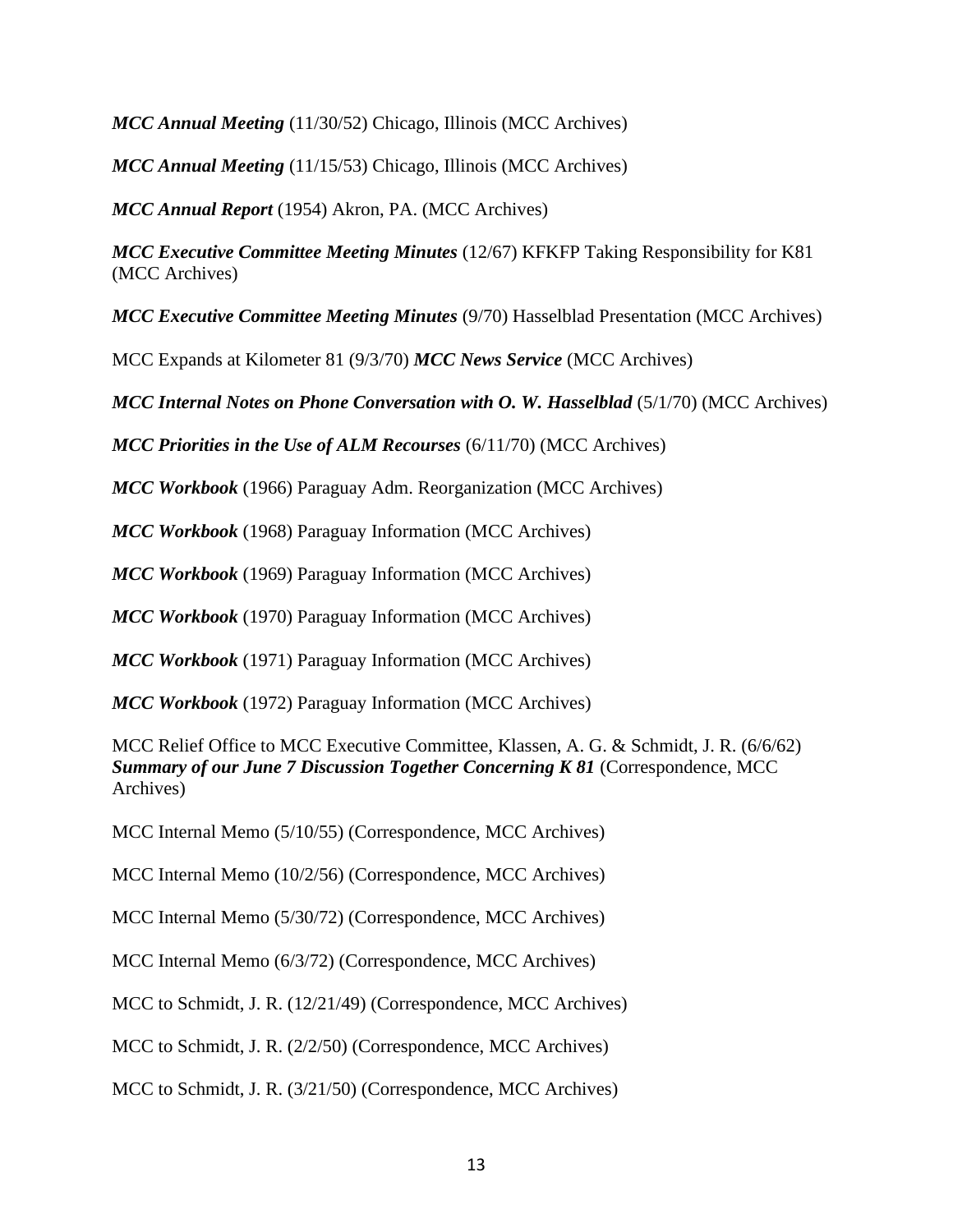MCC to ALM (3/27/50) (Correspondence, MCC Archives)

MCC to Schmidt, J. R. (6/14/50) (Correspondence, MCC Archives)

MCC to ALM (6/15/50) (Correspondence, MCC Archives)

MCC to Schmidt, J. R. (9/4/50) (Correspondence, MCC Archives)

MCC to Schmidt, J. R. (11/10/50) (Correspondence, MCC Archives)

MCC to Schmidt, J. R. (1/31/51) (Correspondence, MCC Archives)

MCC to Schmidt, J. R. (4/12/51) (Correspondence, MCC Archives)

MCC to Schmidt, J. R. (8/21/51) (Correspondence, MCC Archives)

MCC to Schmidt, J. R. (11/13/51) (Correspondence, MCC Archives)

MCC to Schmidt, J. R. (4/3/52) (Correspondence, MCC Archives)

MCC to Schmidt, J. R. (10/2/52) (Correspondence, MCC Archives)

MCC to Schmidt, J. R. (11/11/52) (Correspondence, MCC Archives)

MCC to Schmidt, J. R. (1/19/54) (Correspondence, MCC Archives)

MCC to Schmidt, J. R. (3/9/54) (Correspondence, MCC Archives)

MCC to Schmidt, J. R. (6/18/54) (Correspondence, MCC Archives)

MCC to Graber, C. L. (2/3/55) (Correspondence, MCC Archives)

MCC to Graber, C. L. (2/28/55) (Correspondence, MCC Archives)

MCC to Schmidt, J. R. (3/7/55) (Correspondence, MCC Archives)

MCC to Graber, C. L. (3/29/55) (Correspondence, MCC Archives)

MCC to Schmidt, J. R. (5/1/56) (Correspondence, MCC Archives)

MCC to Schmidt, J. R. (5/9/56) (Correspondence, MCC Archives)

MCC to Schmidt, J. R. (5/21/56) (Correspondence, MCC Archives)

MCC to Schmidt, J. R. (9/28/56) (Correspondence, MCC Archives)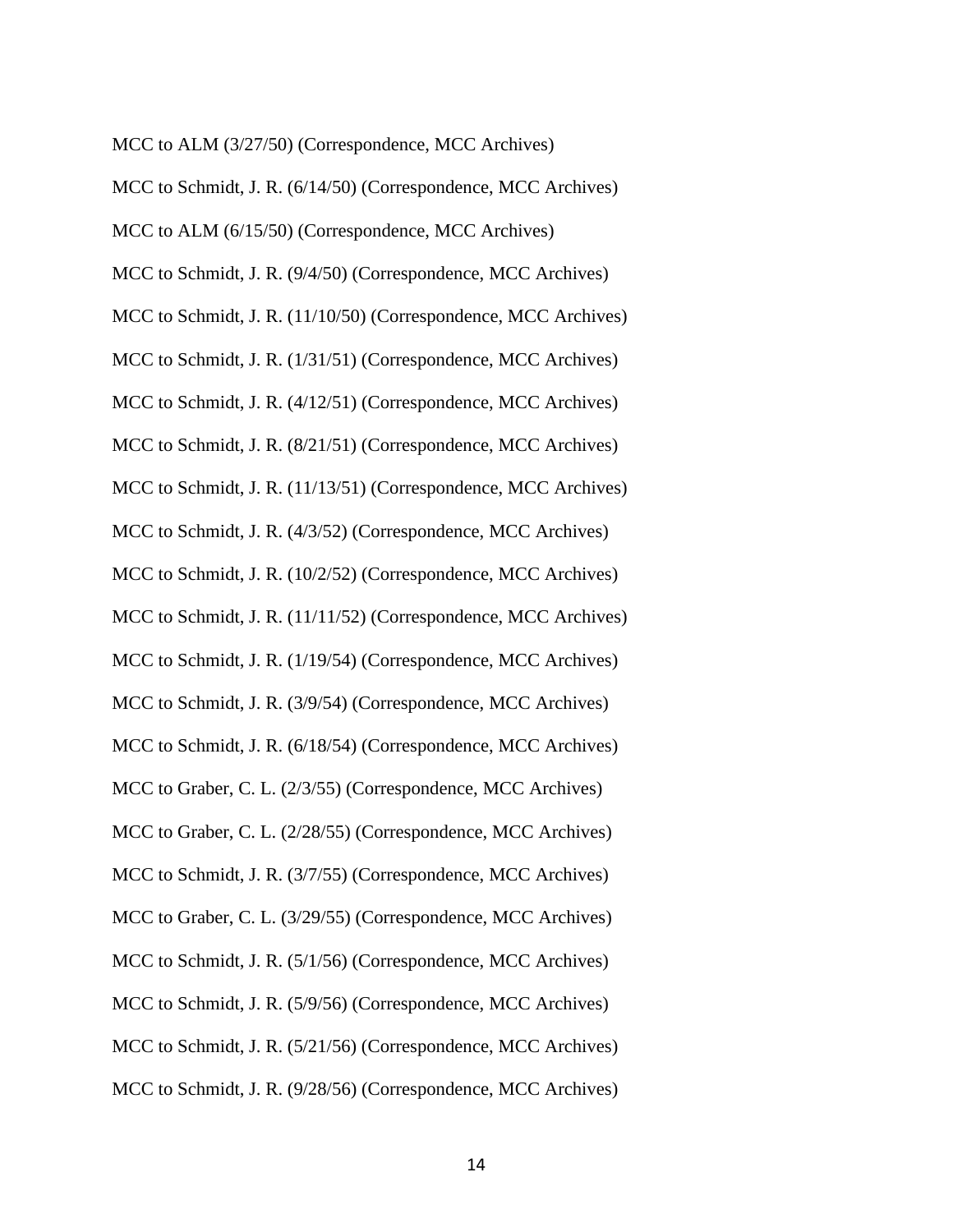MCC to Braun, M. (4/4/56) (Correspondence, MCC Archives)

- MCC to Braun, M. (10/2/56) (Correspondence, MCC Archives)
- MCC to Schmidt, J. R. (3/27/57) (Correspondence, MCC Archives)
- MCC to Schmidt, J. R. (4/15/57) (Correspondence, MCC Archives)
- MCC to Wiens, F. J. (3/11/58) (Correspondence, MCC Archives)
- MCC to Schmidt, J. R. (4/14/58) (Correspondence, MCC Archives)
- MCC to Schmidt, J. R. (6/29/58) (Correspondence, MCC Archives)
- MCC to Schmidt, J. R. (5/6/59) (Correspondence, MCC Archives)
- MCC to Schmidt, J. R. (10/20/59) (Correspondence, MCC Archives)
- MCC to Harder, A. (10/20/59) (Correspondence, MCC Archives)
- MCC to Schmidt, J. R. (2/11/60) (Correspondence, MCC Archives)
- MCC to Schmidt, J. R. (12/22/61) (Correspondence, MCC Archives)
- MCC to Schmidt, J. R. and Wiens, F. J. (6/17/63) (Correspondence, MCC Archives)
- MCC to Schmidt, J. R. (1/22/64) (Correspondence, MCC Archives)
- MCC to Schmidt, J. R. (3/25/64) (Correspondence, MCC Archives)
- MCC to Schmidt, J. R. (5/1/64) (Correspondence, MCC Archives)
- MCC to Schmidt, J. R. (5/26/64) (Correspondence, MCC Archives)
- MCC to Schmidt, J. R. (9/14/64) (Correspondence, MCC Archives)
- MCC to Schmidt, J. R. (3/2/65) (Correspondence, MCC Archives)
- MCC to Schmidt, J. R. (3/30/66) (Correspondence, MCC Archives)
- MCC to ALM (6/6/67) (Correspondence, MCC Archives)
- MCC to Schmidt, J. R. (11/28/67) (Correspondence, MCC Archives)
- MCC to Schmidt, J. R. (12/27/67) (Correspondence, MCC Archives)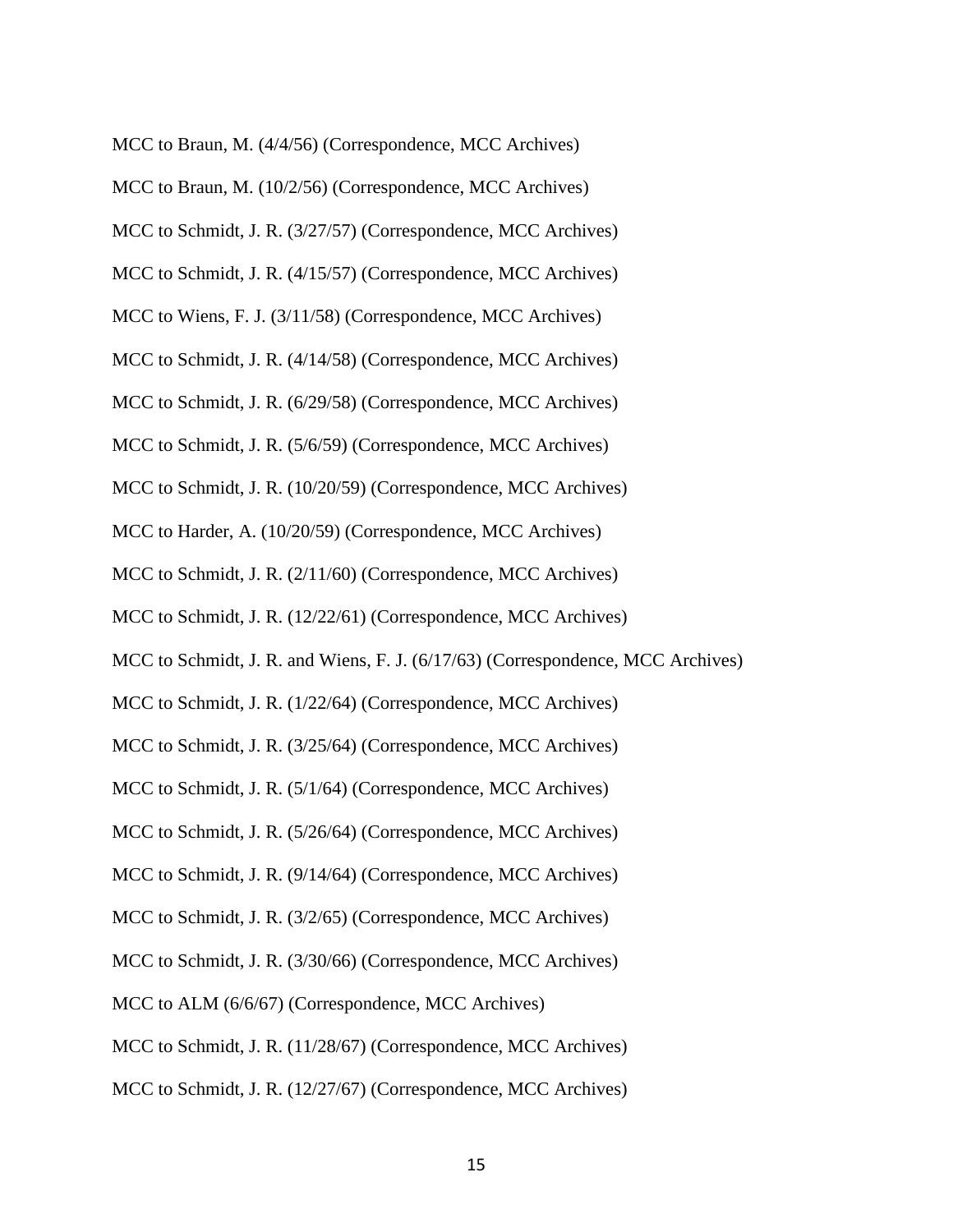- MCC to Schmidt, J. R. (11/29/67) (Correspondence, MCC Archives)
- MCC to Harder, M. and Wiens, F. J. (11/29/67) (Correspondence, MCC Archives)
- MCC to Dyck, I. R. (12/5/67) (Correspondence, MCC Archives)
- MCC to Schmidt, J. R. (3/19/68) (Correspondence, MCC Archives)
- MCC to Hasselblad, O. W. (4/17/68) (Correspondence, MCC Archives)
- MCC to Dyck, I. R. (10/14/68) (Correspondence, MCC Archives)
- MCC to Dyck, I. R. (2/3/69) (Correspondence, MCC Archives)
- MCC to Hasselblad, O. W. (9/3/69) (Correspondence, MCC Archives)
- MCC to Schmidt, J. R. and August, M, F. (10/23/69) (Correspondence, MCC Archives)
- MCC to Hasselblad, O. W. (11/11/69) (Correspondence, MCC Archives)
- MCC to Hasselblad, O. W. (11/18/69) (Correspondence, MCC Archives)
- MCC to Wiens, P. (12/1/69) (Correspondence, MCC Archives)
- MCC to Hasselblad, O. W. (12/11/69) (Correspondence, MCC Archives)
- MCC to Hasselblad, O. W. (5/9/70) (Correspondence, MCC Archives)
- MCC to Schmidt, J. R. (5/28/70) (Correspondence, MCC Archives)
- MCC to August, M and Giesbrecht, J. N. (7/6/70) (Correspondence, MCC Archives)
- MCC to Hasselblad, O. W. (7/21/70) (Correspondence, MCC Archives)
- MCC to Schmidt, J. R. and August, M, F. (9/28/70) (Correspondence, MCC Archives)
- MCC to Schmidt, J. R. and August, M, F. (10/7/70) (Correspondence, MCC Archives)
- MCC to Penner, A., Oberschulze, Friesland Colony (11/3/70) (Correspondence, MCC Archives)
- MCC to Schmidt, J. R. (11/4/70) (Correspondence, MCC Archives)
- MCC to Goerzen, G. T. (Oberschulze) and Giesbrecht, G. Oberschulze) (12/8/70) (Correspondence, MCC Archives)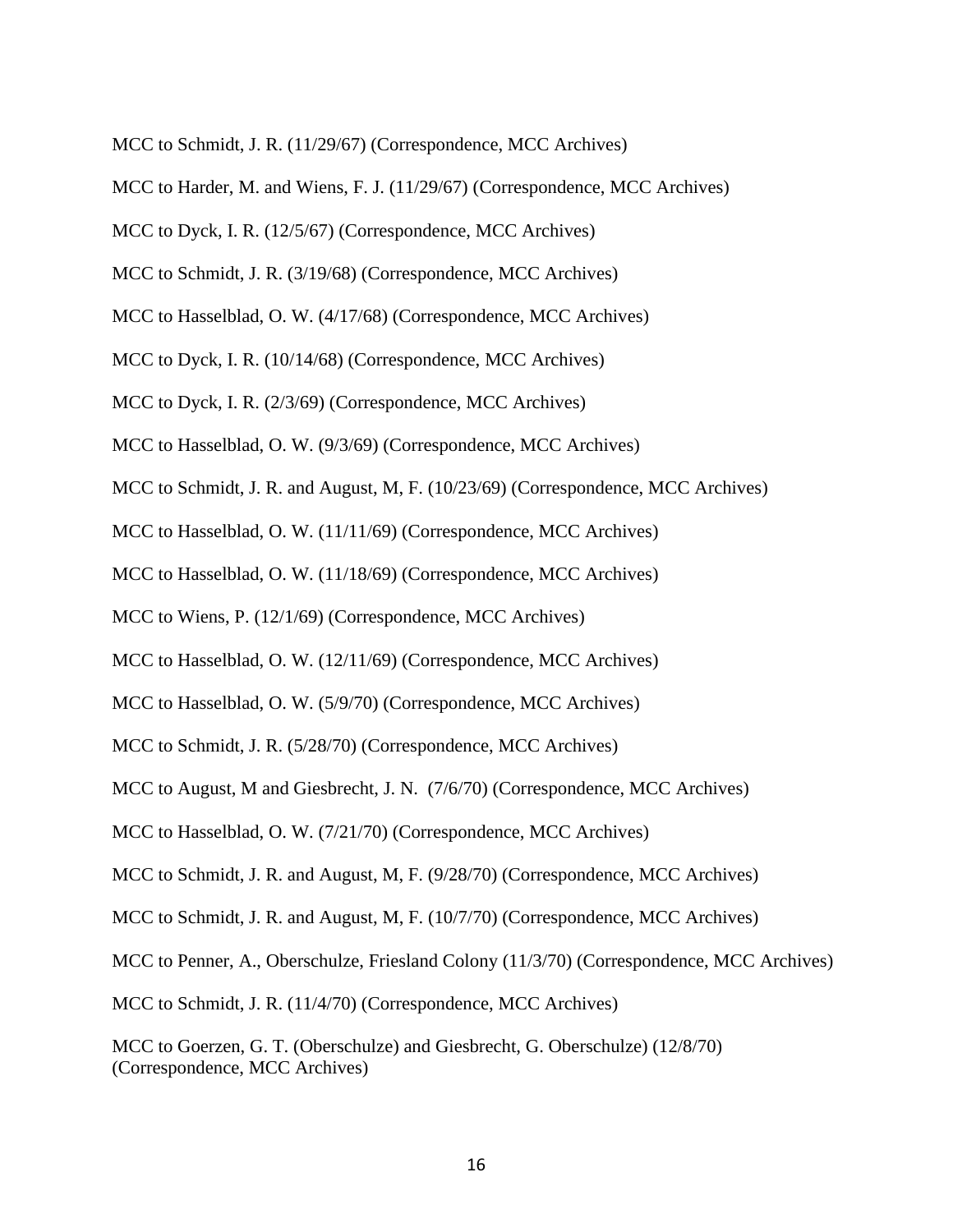MCC to Schmidt, J. R. (5/28/71) (Correspondence, MCC Archives)

MCC to Boschmann, A., Schmidt, J. R., and Duerksen, F. (8/13/71) (Correspondence, MCC Archives)

MCC to Gemeinde-Komitee (9/10/71) (Correspondence, MCC Archives)

MCC to Gemeinde-Komitee (12/10/71) (Correspondence, MCC Archives)

MCC to Gemeinde-Komitee (3/21/72) (Correspondence, MCC Archives)

MCC to Gemeinde-Komitee (5/11/72) (Correspondence, MCC Archives)

MCC to Gemeinde-Komitee (12/7/72) (Correspondence, MCC Archives)

MCC to Schmidt, J. R. and Schmidt, C. R. (8/27/73) (Correspondence, MCC Archives)

MCC to Schmidt, J. R. and Schmidt, C. R. (9/11/73) (Correspondence, MCC Archives)

MCC to Schmidt, J. R. and Schmidt, C. R. (11/8/73) (Correspondence, MCC Archives)

MCC to Schmidt, J. R. and Schmidt, C. R. (12/3/73) (Correspondence, MCC Archives)

MCC to Gemeinde-Komitee (7/1/74) (Correspondence, MCC Archives)

Miller, O. O. to Schmidt, J. R. (11/13/47) (Correspondence, MCC Archives)

Miller, O. O. to Schmidt, J. R. (11/19/50) (Correspondence, MCC Archives)

Miller, O. O. to Schmidt, J. R. (4/30/51) (Correspondence, MCC Archives)

Miller, O. O. to Schmidt, J. R. (5/28/51) (Correspondence, MCC Archives)

Miller, O. O. to all MCC members (5/31/51) (Correspondence, MCC Archives)

Miller, O. O. to Schmidt, J. R. (10/24/52) (Correspondence, MCC Archives)

Miller, O. O. to Schmidt, J. R. (2/16/54) (Correspondence, MCC Archives)

Miller, O. O. to ALM. (7/22/54) (Correspondence, MCC Archives)

Miller, O. O. to Detweiler, W. (6/19/55) (Correspondence, MCC Archives)

Miller, O. O. to ALM. (8/16/55) (Correspondence, MCC Archives)

Miller, O. O. to Schmidt, J. R. (8/31/55) (Correspondence, MCC Archives)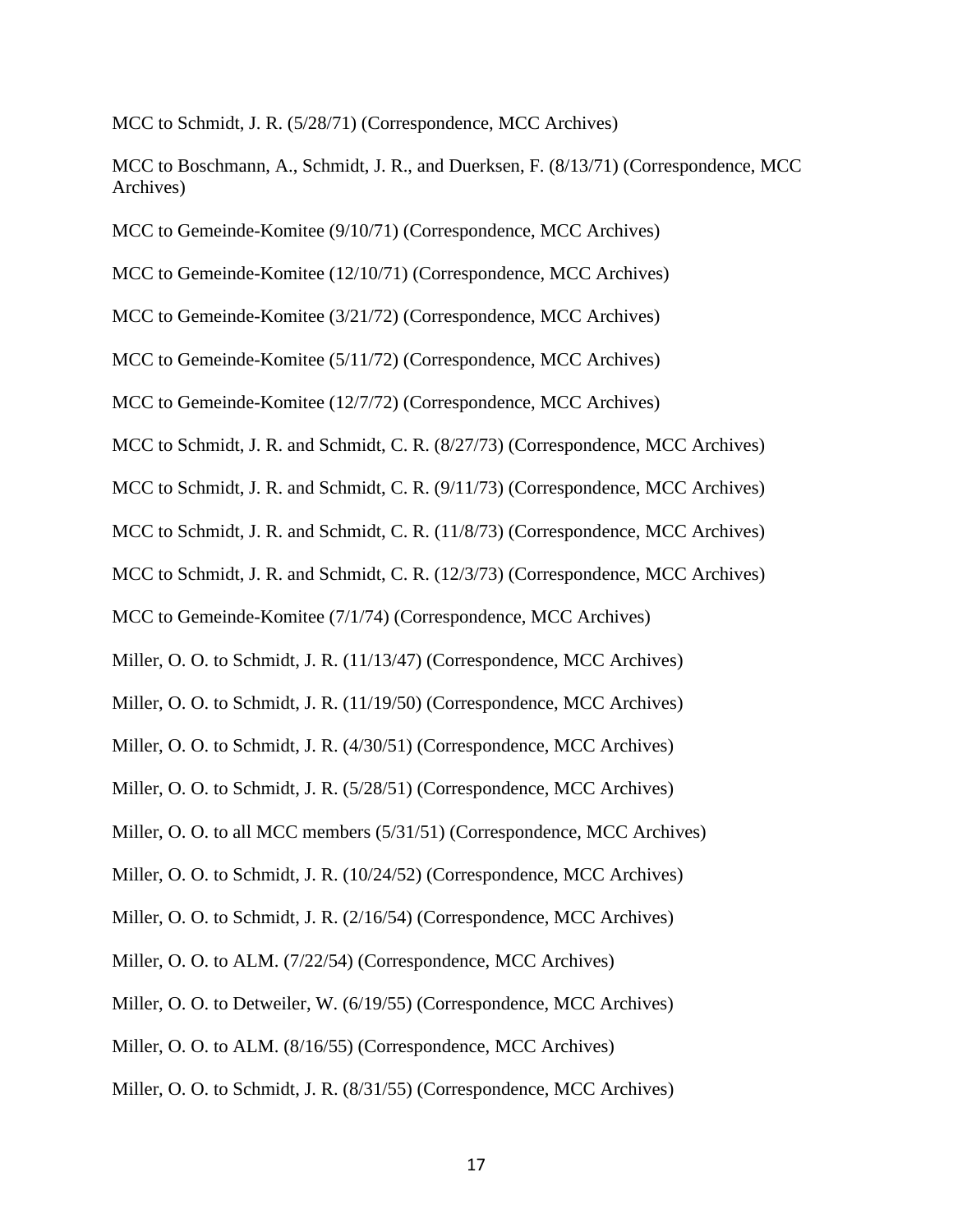Miller, O. O. to Schmidt, J. R. (9/1/55) (Correspondence, MCC Archives)

Miller, O. O. to ALM. (9/27/55) (Correspondence, MCC Archives)

Miller, O. O. to ALM. (10/12/55) (Correspondence, MCC Archives)

Miller, O. O. to Schmidt, J. R. (12/22/55) (Correspondence, MCC Archives)

Miller, O. O. to Schmidt, J. R. (10/3/56) (Correspondence, MCC Archives)

Miller, O. O. to Wiens, F. J. (9/5/57) (Correspondence, MCC Archives)

Miller, O. O. to Wiens, F. J. (9/10/57) (Correspondence, MCC Archives)

Miller, O. O. (10/19-29/57) *Conclusions based on Visit to Paraguay—Uruguay—Argentina*  (MCC Archives)

Miller, O. O. to Harder, A. (8/19/59) (Correspondence, MCC Archives)

Miller, O. O. to ALM. (9/6/67) (Correspondence, MCC Archives)

Miller, O. O. to Friesen, M. (10/16/67) (Correspondence, MCC Archives)

*Memorandum of Agreement Regarding Renting the MCC Land in the Vicinity of the Barrio Grande to Colony Friesland* (9/55) (MCC Archives)

*Minutes of the Preparatory Meeting of the Gemeindekomitee* (11/26-11/27/69) Asunción (MCC Archives)

Neuschwander, V. (6/10/51) Leper Mission. *Southern Notes* (MCC Archives)

Neuschwander, V. (12/16/50) *Report on Investigation of Sr. Maximino Apuril Y Comportes Land Site* (MCC Archives)

Nijensohn, D. E. (2015) Prefrontal lobotomy on Evita was done for behavior/personality modification, not just for pain control. *Neurosurg Focus* 39 (1): E12.

*Paraguay Notes* (12/46) Asuncion, Paraguay (MCC Archives)

*Paraguay Notes* (7/47) Asuncion, Paraguay (MCC Archives)

*Paraguay Notes* (11/47) Asuncion, Paraguay (MCC Archives)

Plenert, H. and Plenert, J. (5/2/47) *Report presented to MCC Executive Committee Meeting*. Goshen, Indiana (MCC Archives)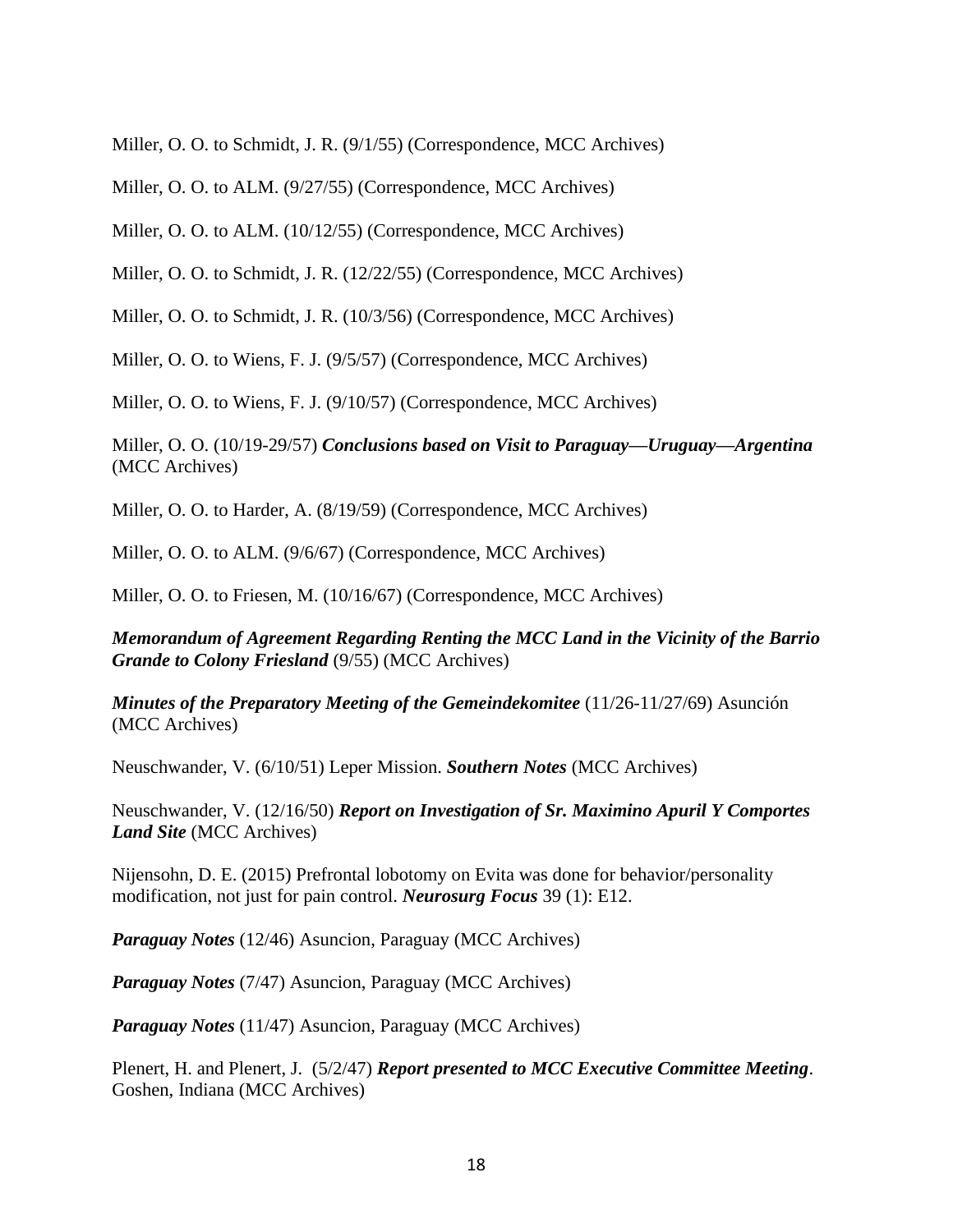Ratzlaff, G. (1974) *A Historical-political study of the Mennonites in Paraguay: Mennonites in Paraguay and German National Socialism*, 1933-1945. California State University, Fresno Department of History. Master Thesis Part II.

Ratzlaff, G. (2001) *Mennonite Hospital Km 81: Love Active in Deed.* Gemeindekomitee (Asociacion Evangelica Menonita del Paraguay) Asuncion, Paraguay. (Translated from German by Cornelius J. Dyck, USA).

Regier, E. to Schmidt, J. and Schmidt, C. (8/13/67) (Correspondence, Family Document)

Regier, E. to Schmidt, J. and Schmidt, C. (10/10/68) (Correspondence, Family Document)

Schmidt, C. R. (1960-1961) *Furlough Diary* (Family Document)

Schmidt, C. R. (9/63) *Poverty in Paraguay* (MCC Archives)

Schmidt, C. R. (8/25/68) *Silver Wedding Celebration* (Family Document)

Schmidt, C. R. (1974) *Diary* (Family Document)

Schmidt, C. R. (1975) *Diary* (Family Document)

Schmidt, C. R. (1976) *Diary* (Family Document)

Schmidt, C. R. (11/25/90) *My Life as a Nurse* (Family Document)

Schmidt, C. R. to Friends (4/1/51) (Correspondence, Family Document)

Schmidt, C. R. to Friends (12/27/54) (Correspondence, Family Document)

Schmidt, C. R. to Schmidt, J. R (1956) (14 Correspondence, Family Document)

Schmidt, C. R. to Schmidt, J. R (5/29/60) (Correspondence, Family Document)

Schmidt, C. R. to MCC (3/28/60) (Correspondence, MCC Archives)

Schmidt, C. R. to Sponsors of our School Children Around K81, Paraguay (12/2/66) (Correspondence, MCC Archives)

Schmidt, C. R. to Regier, E. & Regier, E. (3/25/65) (Correspondence, Family Document)

Schmidt, C. R. to Harder, A. & Harder, G. (11/10/66) (Correspondence, Family Document)

Schmidt, C. R. to Harder, A. & Harder, G. (12/31/66) (Correspondence, Family Document)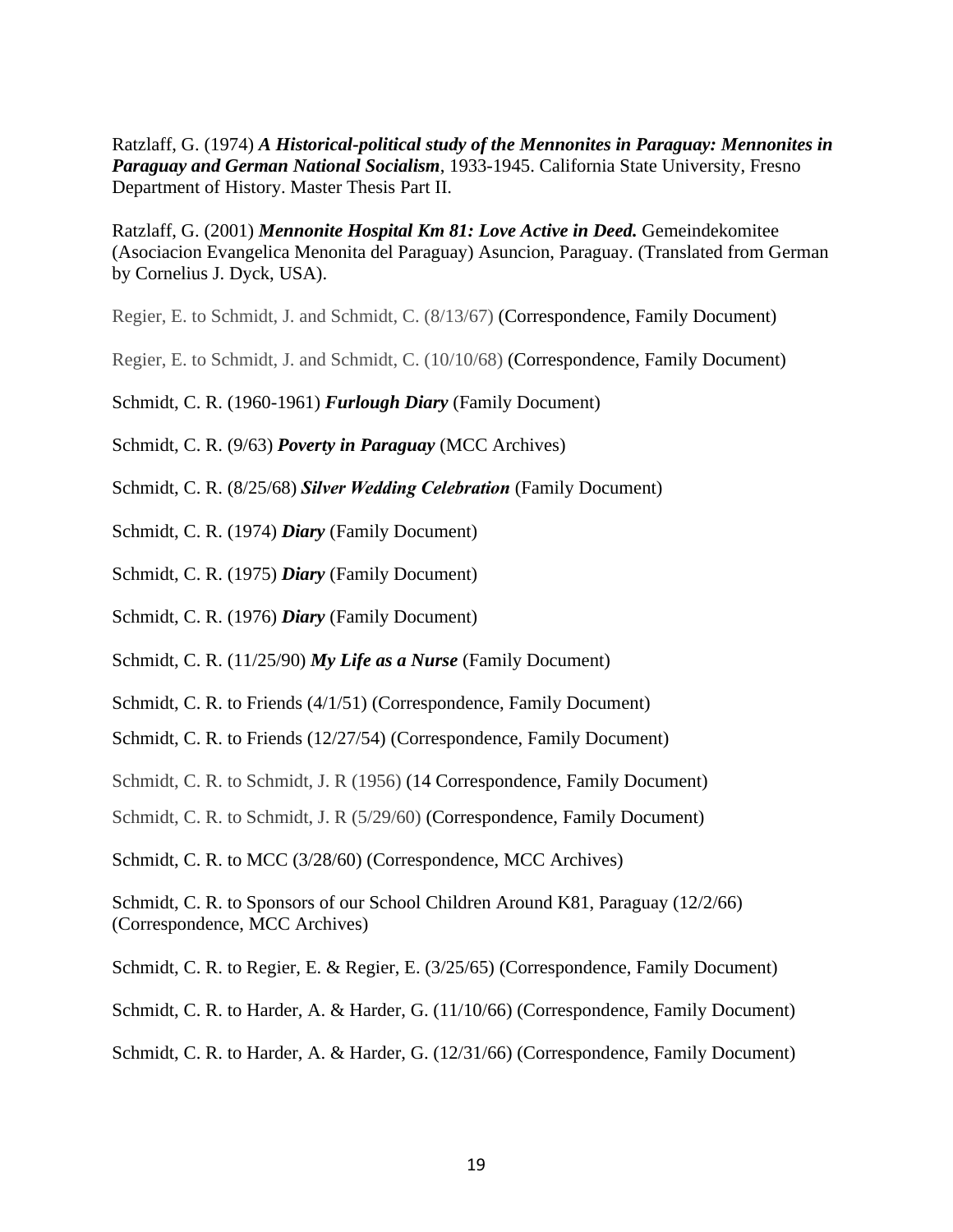Schmidt, C. R. and Schmidt, J. R. (5/59) *Personal Glimpses* (Family Document)

Schmidt, C. R. and Schmidt, J. R. (4/60) *Personal Glimpses* (Family Document)

Schmidt, C. R. and Schmidt, J. R. (1/62) *Personal Glimpses* (Family Document)

Schmidt, C. R. and Schmidt, J. R. (7/63) *Personal Glimpses* (Family Document)

Schmidt, C. R. and Schmidt, J. R. (7/64) *Personal Glimpses* (Family Document)

Schmidt, C. R. and Schmidt, J. R. (3/66) *Personal Glimpses* (Family Document)

Schmidt, C. R. and Schmidt, J. R. (6/68) *Personal Glimpses* (Family Document)

Schmidt, C. R. and Schmidt, J. R. (10/69) *Personal Glimpses* (Family Document)

Schmidt, C. R. and Schmidt, J. R. (10/70) *Personal Glimpses* (Family Document)

Schmidt, C. R. and Schmidt, J. R. (11/71) *Personal Glimpses* (Family Document)

Schmidt, C. R. and Schmidt, J. R. (1971-1972) *Round the World Tour Journal* (Family Document)

Schmidt, C. R. and Schmidt, J. R. (4/73) *Personal Glimpses* (Family Document)

Schmidt, C. R. and Schmidt, J. R. (11/74) *Personal Glimpses* (Family Document)

Schmidt, C. R. and Schmidt, J. R. (5/76) *Personal Glimpses* (Family Document)

Schmidt, C. R. and Schmidt, J. R. to MCC (3/7/48) (Correspondence, MCC Archives)

Schmidt, C. R. and Schmidt, J. R. to MCC (1/14/50) (Correspondence, MCC Archives)

Schmidt, C. R. and Schmidt, J. R. to MCC (8/13/51) (Correspondence, MCC Archives)

Schmidt, C. R. and Schmidt, J. R. to Friends (11/28/52) (Correspondence, Family Documents)

Schmidt, C. R. and Schmidt, J. R. to Family (3/21/53) (Correspondence, Family Documents)

Schmidt, C. R. and Schmidt, J. R. to Friends (12/27/54) (Correspondence, Family Documents)

Schmidt, C. R. and Schmidt, J. R. to MCC (1/5/55) (Correspondence, MCC Archives)

Schmidt, C. R. and Schmidt, J. R. to Friends (12/2/55) (Correspondence, Family Documents)

Schmidt, C. R. and Schmidt, J. R. to MCC (4/23/56) (Correspondence, MCC Archives)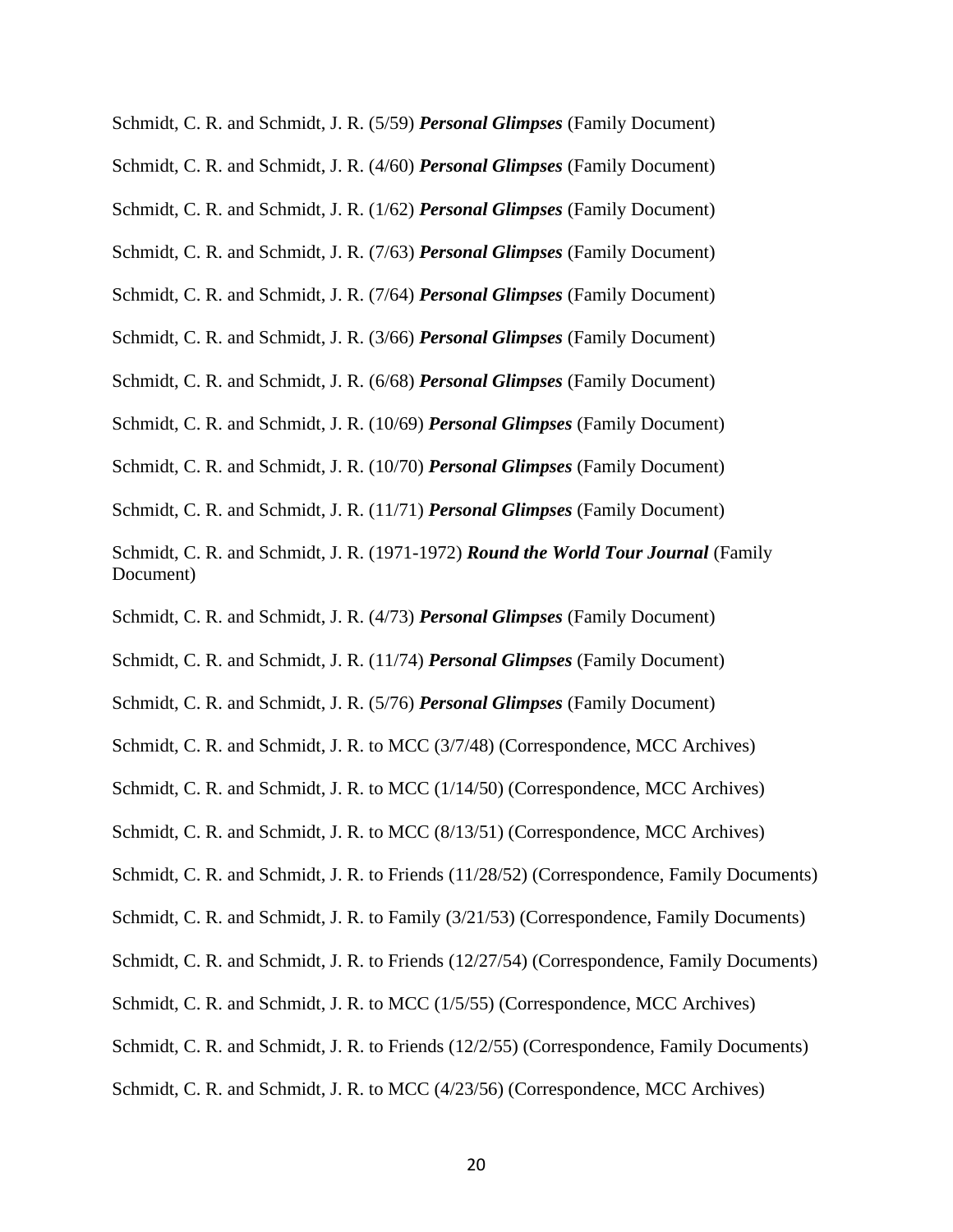Schmidt, C. R. and Schmidt, J. R. to Friends (12/21/58) (Correspondence, Family Documents)

Schmidt, C. R. and Schmidt, J. R. to MCC (4/2/59) Proposed Plan for Schmidt Family 1960- 1961 (Correspondence, MCC Archives)

Schmidt, C. R. and Schmidt, J. R. to Friends (8/25/68) (Correspondence, Family Documents)

Schmidt, C. R. and Schmidt, J. R. to Regier, E. and Regier, E. (4/1/70) (Correspondence, Family Document)

Schmidt, E. R. to Sisters (5/14/71) (Correspondence, Family Document)

Schmidt, C. R. and Schmidt, J. R. to MCC (10/29/73) (Correspondence, MCC Archives)

Schmidt, C. R. and Schmidt, J. R. to Friends (3/77) (Correspondence, Family Documents)

Schmidt, J. R. (12/31/51) *Activity Report October 1 to December 31, 1951* (MCC Archives)

Schmidt, J. R. (3/1/52) *Report on the Trip to Brazil to Study Leprosy and on the Plans for the Mennonite Leprosy Program in Paraguay* (MCC Archives)

Schmidt, J. R. (3/3/52) *Medical Report of Mennonites in S. A.* (MCC Archives)

Schmidt, J. R. (5/12/52) *Activity Report on Hospital Menonita and Detailed Plan on Development of the Same* (MCC Archives)

Schmidt, J. R. (1/30/53) *Report from K81* (MCC Archives)

Schmidt, J. R. (12/1/54) *Mennonite Fight Against Leprosy in Paraguay* (MCC Archives)

Schmidt, J. R. (5/24/55) *Welcome House in the Bush.* (Family Document)

Schmidt, J. R. (9/11/55) *A Cattle Ranch for K81* (MCC Archives)

Schmidt, J. R. (1/1/56) *Mennonite Fight Against Leprosy in Paraguay: A Report to Accompany the Budget for 1956* (MCC Archives)

Schmidt, J. R. (4/9/56) *Considerations as Guideposts for our Itinerary on Furlough* (MCC Archives)

Schmidt, J. R. (10/4/56) *Mennonite Leprosy Service in Paraguay* (MCC Archives)

Schmidt, J. R. (10/5/56) *Report on Contacts made with the Itinerary to Acquaint Mennonites with Paraguay and Mennonite Leprosy Mission* (MCC Archives)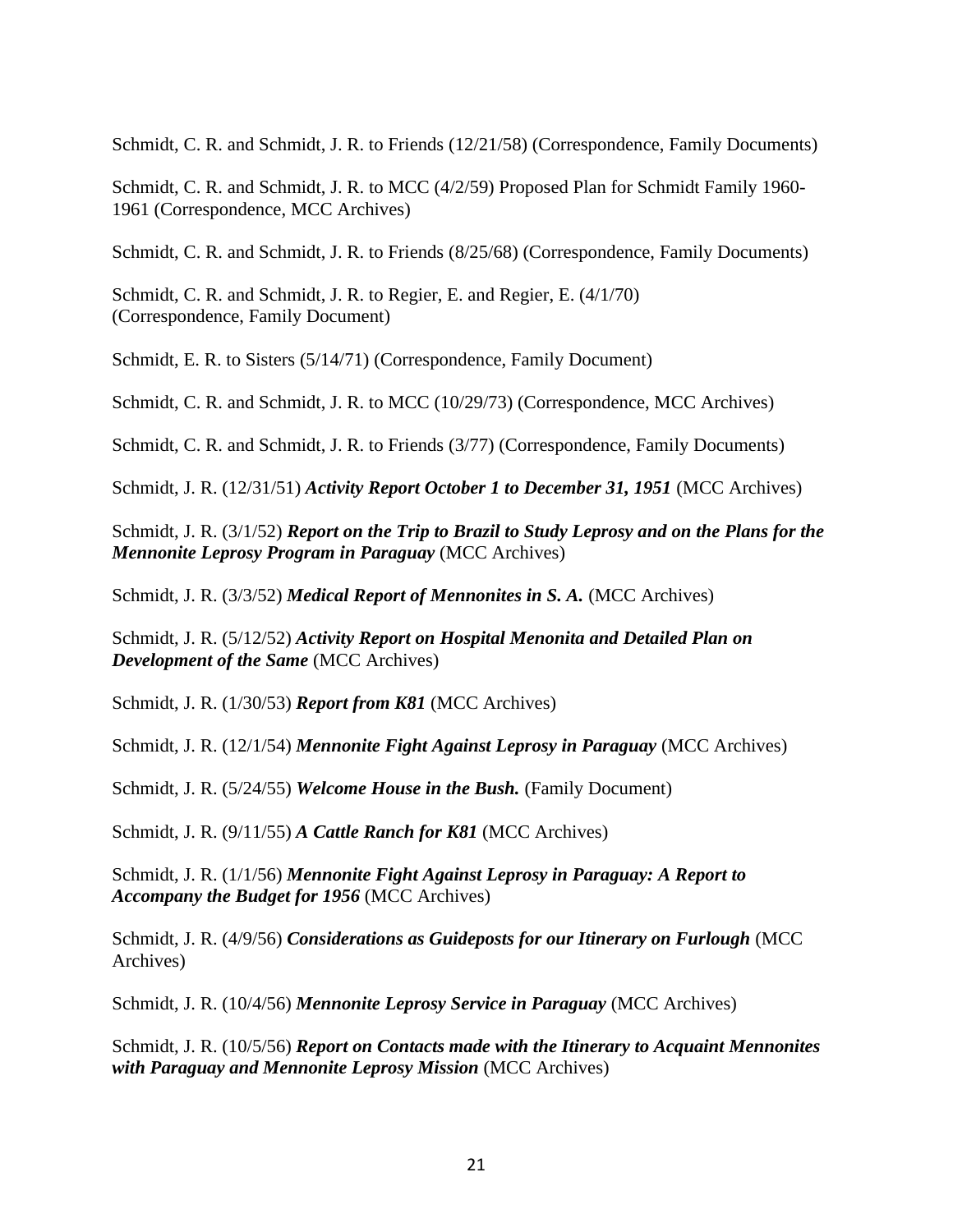Schmidt, J. R. (6/19/57) *Leprosy Information in Pamphlet* (MCC Archives)

Schmidt, J. R. to MCC (10/1/57) *Medical Activities of K81, Report #7* (MCC Archives)

Schmidt, J. R. to MCC (5/1/59) *Medical Activities of Centro de Salud Menonita, K81, Report #7* (MCC Archives)

Schmidt, J. R. (10/61) New frontiers for South American Mennonites. *Mennonite Life*, P. 174-175.

Schmidt, J. R. to MCC (4/1/63) *Mission and Medical Activities of K81* (MCC Archives)

Schmidt, J. R. to MCC (5/31/63) *Report on Ambulatory Treatment Program, K81* (MCC Archives)

Schmidt, J. R. to ALM (1/23/64) *Picture of Your Leprosy Work from the Year January 1, 1963 to December 31, 1963* (MCC Archives)

Schmidt, J. R. to MCC (6/30/64) *Mission and Medical Activities of K81, Report #19* (MCC Archives)

Schmidt, J. R. (12/14/64) *Proposed Activities in Tuberculosis Therapy at Centro Salud Menonita, Kilometer 81, Paraguay* (MCC Archives)

Schmidt, J. R. to MCC (6/30/65) *Mission and Medical Activities of K81, Report #20* (MCC Archives)

Schmidt, J. R. to MCC (12/16/65) *Traveling with J. Benton Rhodes (Report on Colonies)*  (MCC Archives)

Schmidt, J. R. to MCC (1/31/66) *Mission and Medical Activities of K81, Report #21* (MCC Archives)

Schmidt, J. R. (1/11/68) Pax Service. *Mennonite Weekly Review* (MCC Archives)

Schmidt, J. R. to ALM (3/3/68) *Mission and Medical Activities of K81, Report #19* (MCC Archives)

Schmidt, J. R. to MCC (8/15/68) *Mission and Medical activities of Centro De Salud Menonita, Km 81* (MCC Archives)

Schmidt, J. R. to MCC (8/21/69) *Mission and Medical activities of Centro De Salud Menonita, Km 81* (MCC Archives)

Schmidt, J. R. to MCC (10/69) *Paraguay Leprosy Project Report, No. 9* (MCC Archives)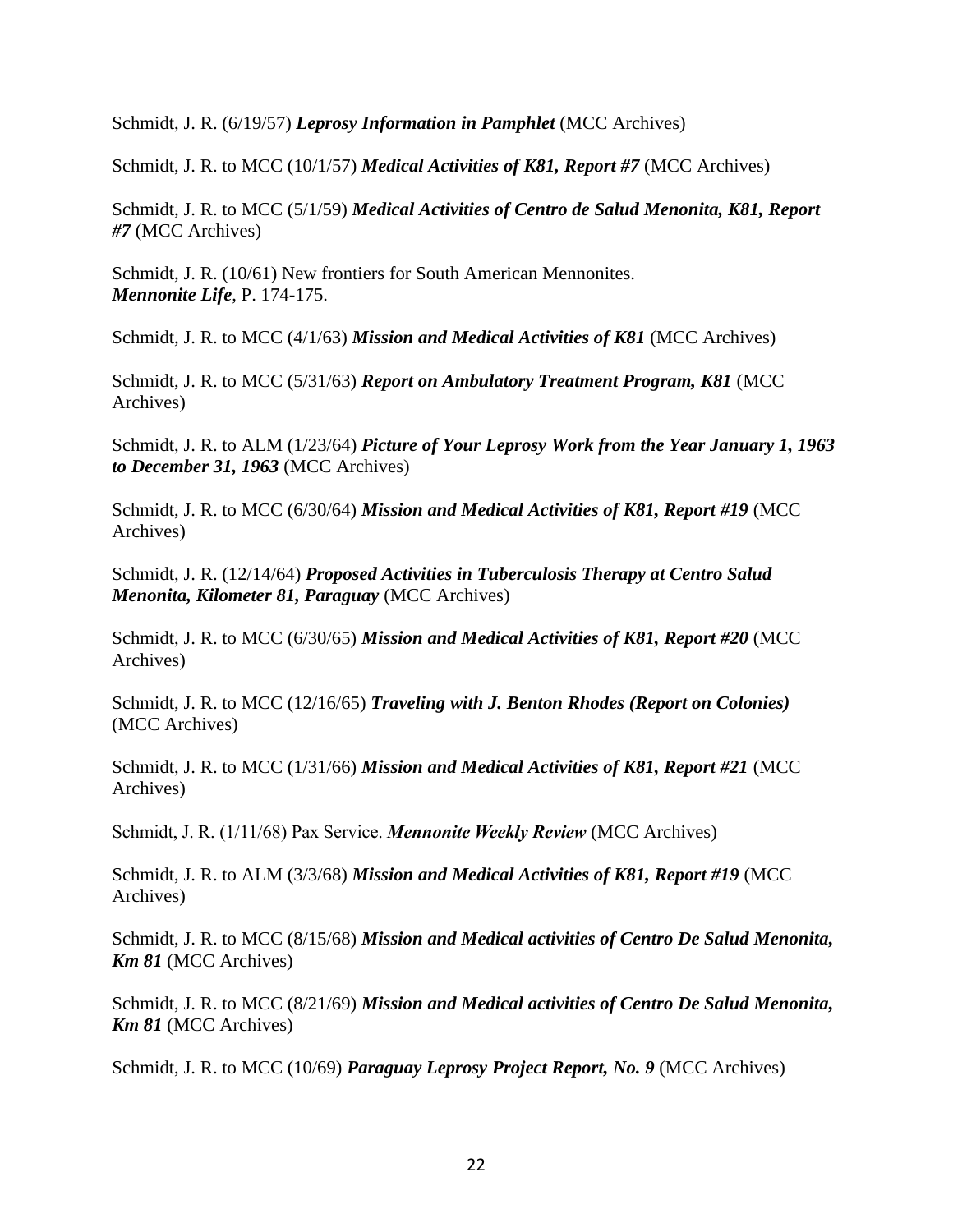Schmidt, J. R. to MCC (8/20/70) *Medical Activities at Centro Salud Menonita* (MCC Archives)

- Schmidt, J. R. to MCC (6/3/71) *Mission and Medical Report of Centro de Salud Menonita*, *Km. 81* (MCC Archives)
- Schmidt, J. R. and Schmidt, C. R. (6/10/75) *New Direction at Km. 81* (Family Document)
- Schmidt, J. R. to Miller, O. O. (11/9/47) (Correspondence, MCC Archives)
- Schmidt, J. R. to Miller, O. O. (3/27/48) (Correspondence, MCC Archives)
- Schmidt, J. R. to MCC (12/14/49) (Correspondence, MCC Archives)
- Schmidt, J. R. to Kellersberger, E. R. (5/23/50) (Correspondence, MCC Archives)
- Schmidt, J. R. to MCC (8/16/50) (Correspondence, MCC Archives)
- Schmidt, J. R. to MCC (9/12/50) (Correspondence, MCC Archives)
- Schmidt, J. R. to Snyder, W. T. and Miller, O. O. (9/14/50) (Correspondence, MCC Archives)
- Schmidt, J. R. to Miller, O. O. (11/13/50) (Correspondence, MCC Archives)
- Schmidt, J. R. to MCC (1/25/51) (Correspondence, MCC Archives)
- Schmidt, J. R. to Schmidt, C. R. (4/1/51) (Correspondence, Family Documents)
- Schmidt, J. R. to MCC (4/7/51) (Correspondence, MCC Archives)
- Schmidt, J. R. to Schmidt, C. R. (4/15/51) (Correspondence, Family Documents)
- Schmidt, J. R. to Miller, O. O. (4/19/51) (Correspondence, MCC Archives)
- Schmidt, J. R. to MCC (5/28/51) (Correspondence, MCC Archives)
- Schmidt, J. R. to MCC (5/29/51) (Correspondence, MCC Archives)
- Schmidt, J. R. to MCC (7/18/51) (Correspondence, MCC Archives)
- Schmidt, J. R. to Polanco, Tanimex Casado (11/6/51) (Correspondence, MCC Archives)
- Schmidt, J. R. to MCC (12/4/51) (Correspondence, MCC Archives)
- Schmidt, J. R. to Nikkel, T. P. (5/15/52) (Correspondence, MCC Archives)
- Schmidt, J. R. to MCC (6/27/52) (Correspondence, MCC Archives)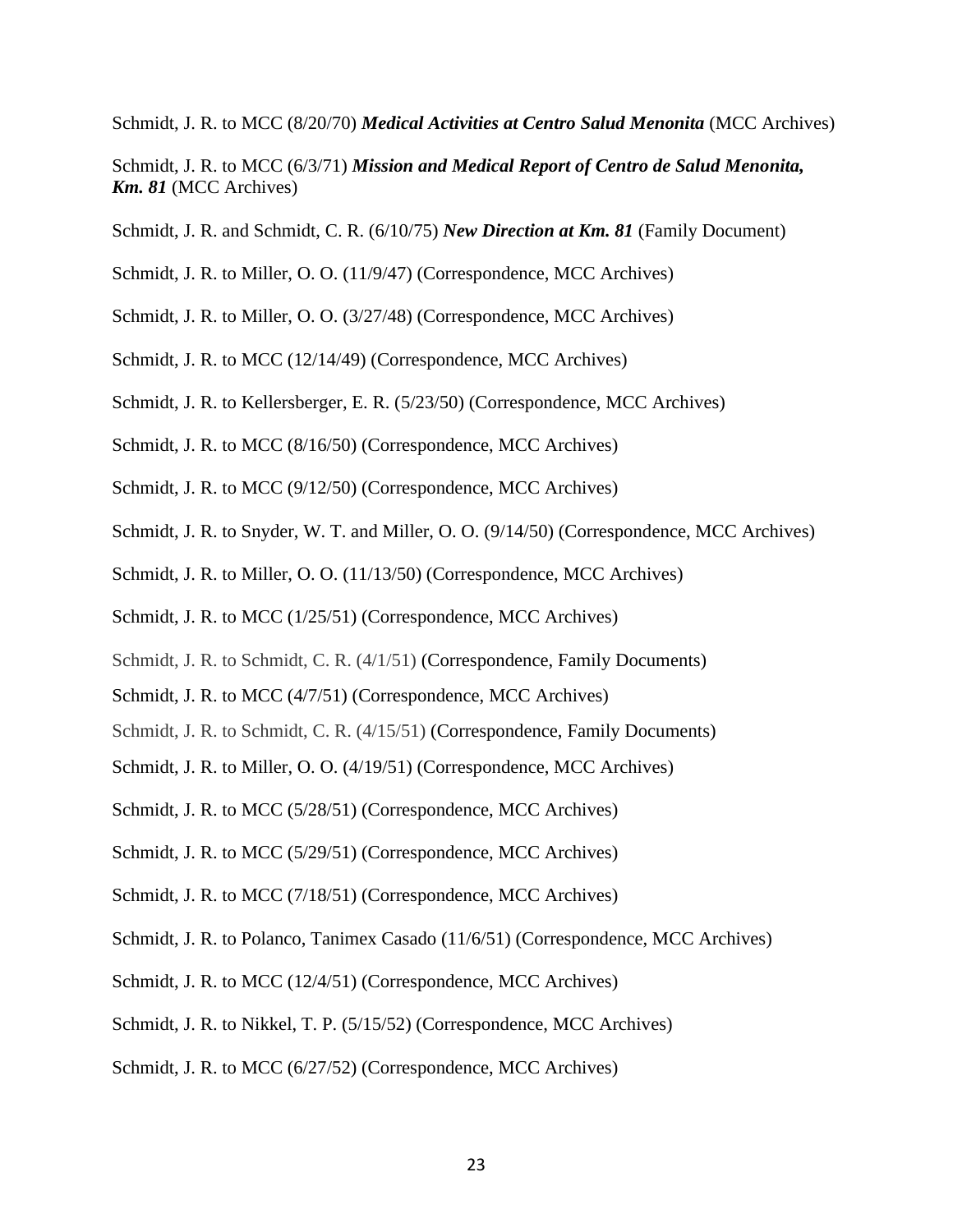- Schmidt, J. R. to MCC (8/29/52) (Correspondence, MCC Archives)
- Schmidt, J. R. to MCC (9/1/52) (Correspondence, MCC Archives)
- Schmidt, J. R. to Miller, O. O. (10/16/52) (Correspondence, MCC Archives)
- Schmidt, J. R. to Miller, O. O. (11/17/52) (Correspondence, MCC Archives)
- Schmidt, J. R. to MCC (1/31/53) (Correspondence, MCC Archives)
- Schmidt, J. R. to MCC (2/20/53) (Correspondence, MCC Archives)
- Schmidt, J. R. to MCC (2/25/53) (Correspondence, MCC Archives)
- Schmidt, J. R. to MCC (5/7/53) (Correspondence, MCC Archives)
- Schmidt, J. R. to MCC (9/7/53) (Correspondence, MCC Archives)
- Schmidt, J. R. to MCC (1/4/54) (Correspondence, MCC Archives)
- Schmidt, J. R. to Miller, O. O. (2/2/54) (Correspondence, MCC Archives)
- Schmidt, J. R. to Miller, O. O. (3/8/54) (Correspondence, MCC Archives)
- Schmidt, J. R. to Miller, O. O. (4/27/54) (Correspondence, MCC Archives)
- Schmidt, J. R. to MCC (6/13/54) (Correspondence, MCC Archives)
- Schmidt, J. R. to MCC (1/31/55) (Correspondence, MCC Archives)
- Schmidt, J. R. to MCC (3/14/55) (Correspondence, MCC Archives)
- Schmidt, J. R. to MCC (A) (3/16/55) (Correspondence, MCC Archives)
- Schmidt, J. R. to MCC (B) (3/16/55) (Correspondence, MCC Archives)
- Schmidt, J. R. to MCC (5/16/55) (Correspondence, MCC Archives)
- Schmidt, J. R. to Miller, O. O. (8/24/55) (Correspondence, MCC Archives)
- Schmidt, J. R. to ALM (8/29/55) (Correspondence, MCC Archives)
- Schmidt, J. R. to Miller, O. O. (9/14/55) (Correspondence, MCC Archives)
- Schmidt, J. R. to Miller, O. O. (9/15/55) (Correspondence, MCC Archives)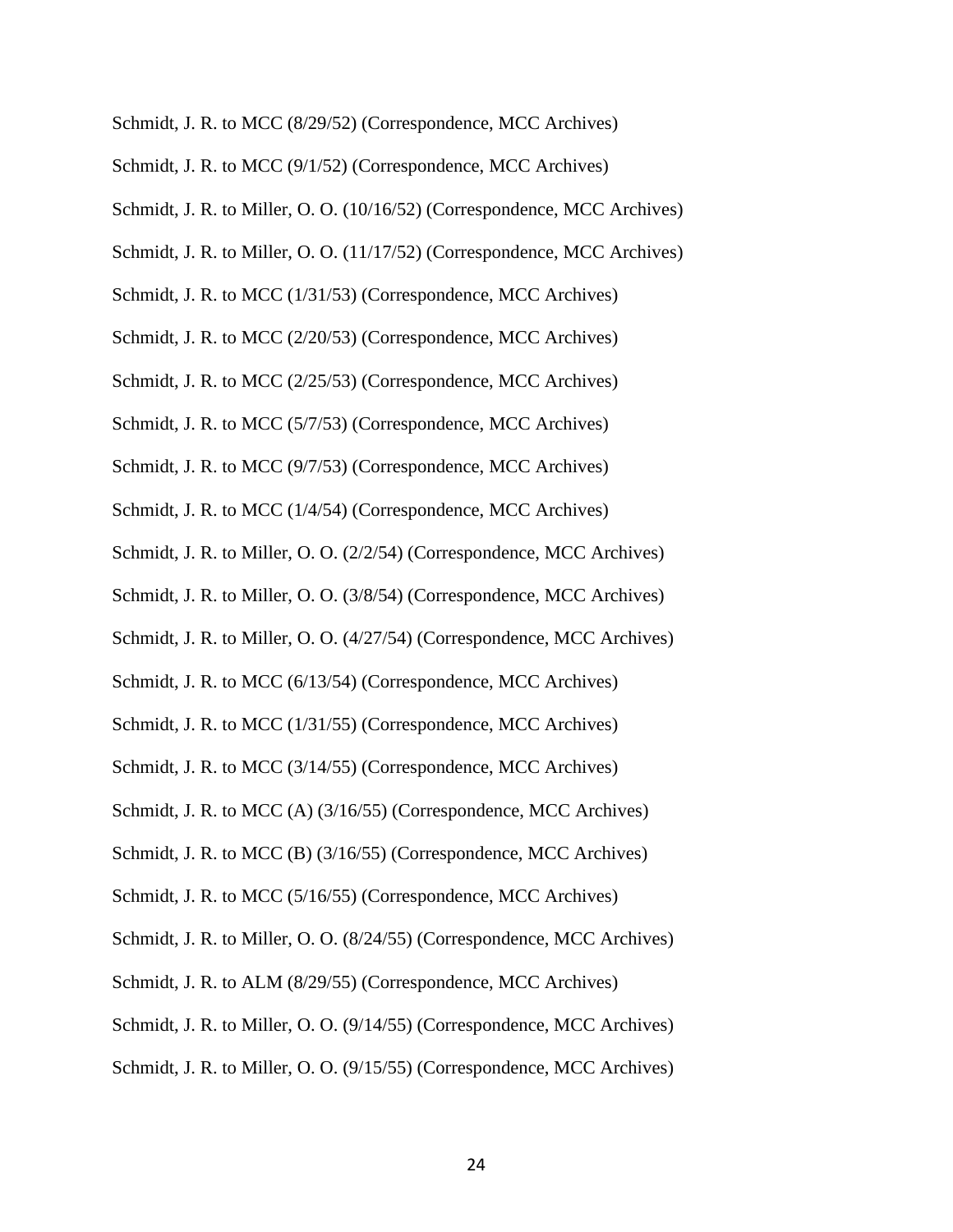- Schmidt, J. R. to MCC (11/16/55) (Correspondence, MCC Archives)
- Schmidt, J. R. to MCC (2/4/56) (Correspondence, MCC Archives)
- Schmidt, J. R. to Wiens, F. J. (10/2/56) (Correspondence, MCC Archives)
- Schmidt, J. R. to MCC (1/22/57) (Correspondence, MCC Archives)
- Schmidt, J. R. to MCC (2/1/57) (Correspondence, MCC Archives)
- Schmidt, J. R. to MCC (4/17/57) (Correspondence, MCC Archives)
- Schmidt, J. R. to MCC (5/3/57) (Correspondence, MCC Archives)
- Schmidt, J. R. to MCC (5/23/57) (Correspondence, MCC Archives)
- Schmidt, J. R. to MCC (8/29/57) (Correspondence, MCC Archives)
- Schmidt, J. R. to MCC (9/14/57) (Correspondence, MCC Archives)
- Schmidt, J. R. to Miller, O. O. (10/3/57) (Correspondence, MCC Archives)
- Schmidt, J. R. to MCC (11/2/57) (Correspondence, MCC Archives)
- Schmidt, J. R. to MCC (7/23/58) (Correspondence, MCC Archives)
- Schmidt, J. R. to MCC (9/13/58) (Correspondence, MCC Archives)
- Schmidt, J. R. to MCC (10/2/58) (Correspondence, MCC Archives)
- Schmidt, J. R. to MCC (11/14/58) (Correspondence, MCC Archives)
- Schmidt, J. R. to MCC (1/15/59) (Correspondence, MCC Archives)
- Schmidt, J. R. to ALM (1/20/59) (Correspondence, MCC Archives)
- Schmidt, J. R. to Cochrane, R. G. (1/20/59) (Correspondence, MCC Archives)
- Schmidt, J. R. to MCC (1/20/59) (Correspondence, MCC Archives)
- Schmidt, J. R. to MCC (2/20/59) (Correspondence, MCC Archives)
- Schmidt, J. R. to MCC (5/15/59) (Correspondence, MCC Archives)
- Schmidt, J. R. to Miller, O. O. (9/9/59) (Correspondence, MCC Archives)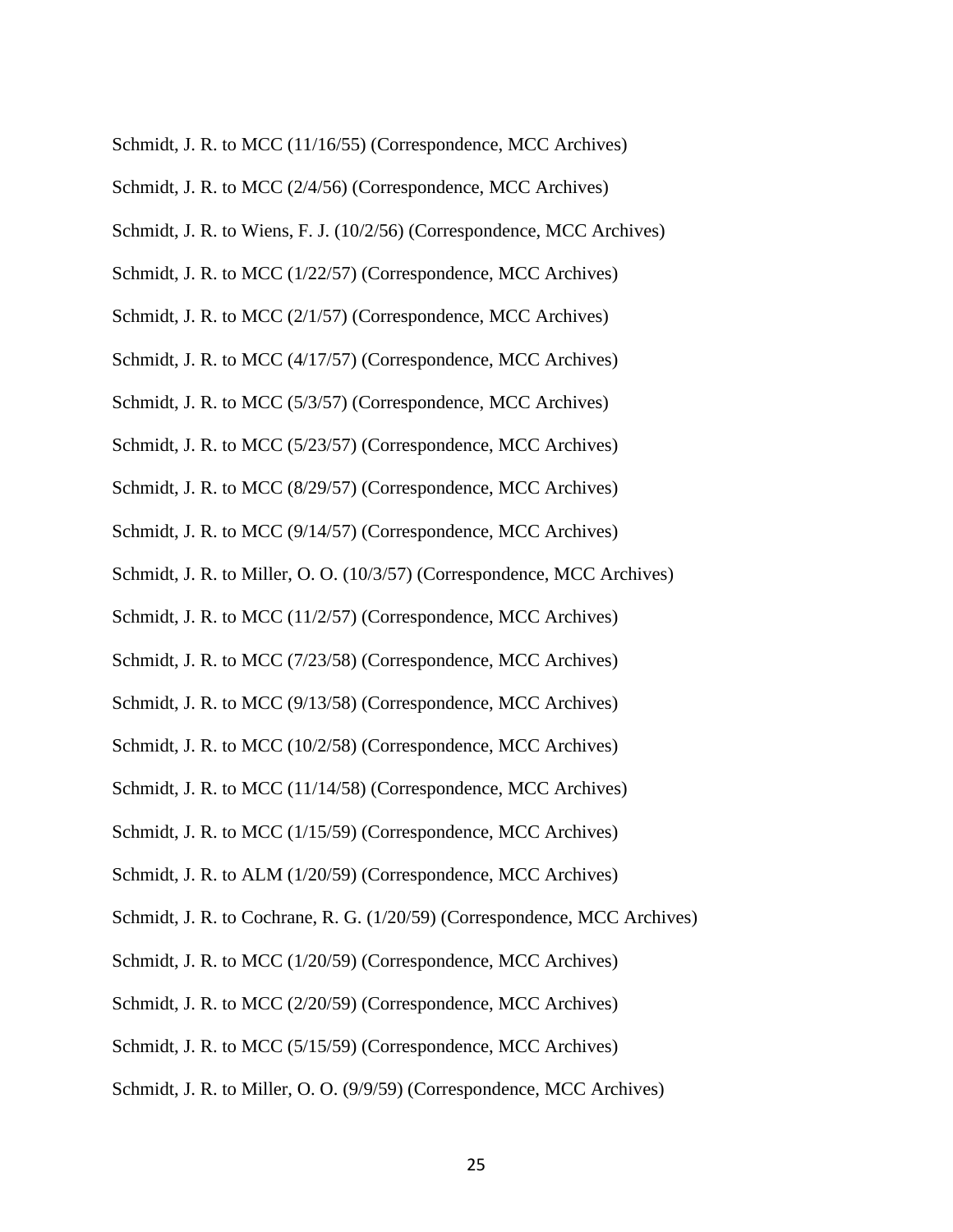- Schmidt, J. R. to MCC (10/22/59) (Correspondence, MCC Archives)
- Schmidt, J. R. to MCC (1/4/60) (Correspondence, MCC Archives)
- Schmidt, J. R. to MCC (1/24/60) (Correspondence, MCC Archives)
- Schmidt, J. R. to Klassen, A. (2/20/60) (Correspondence, MCC Archives)
- Schmidt, J. R. to Klassen, A. (3/14/60) (Correspondence, MCC Archives)
- Schmidt, J. R. to MCC (4/10/64) (Correspondence, MCC Archives)
- Schmidt, J. R. to MCC (4/16/60) (Correspondence, MCC Archives)
- Schmidt, J. R. to MCC (4/30/63) (Correspondence, MCC Archives)
- Schmidt, J. R. to MCC (5/10/64) (Correspondence, MCC Archives)
- Schmidt, J. R. to MCC (9/5/64) (Correspondence, MCC Archives)
- Schmidt, J. R. to MCC (9/9/64) (Correspondence, MCC Archives)
- Schmidt, J. R. to MCC (9/17/64) (Correspondence, MCC Archives)
- Schmidt, J. R. to Mathies, E. (1/20/65) (Correspondence, MCC Archives)
- Schmidt, J. R. to MCC (7/22/65) (Correspondence, MCC Archives)
- Schmidt, J. R. to MCC (1/7/66) (Correspondence, MCC Archives)
- Schmidt, J. R. to Wiens, F. J. (1/28/66) (Correspondence, MCC Archives)
- Schmidt, J. R. to Derksen, P. (Oberschulze) and Giesbrecht, G. Oberschulze) (3/17/66) (Correspondence, MCC Archives)
- Schmidt, J. R. to MCC (3/19/66) (Correspondence, MCC Archives)
- Schmidt, J. R. to MCC (9/3/66) (Correspondence, MCC Archives)
- Schmidt, J. R. to MCC (5/12/67) (Correspondence, MCC Archives)
- Schmidt, J. R. to MCC (7/28/67) (Correspondence, MCC Archives)
- Schmidt, J. R. to MCC (10/4/67) (Correspondence, MCC Archives)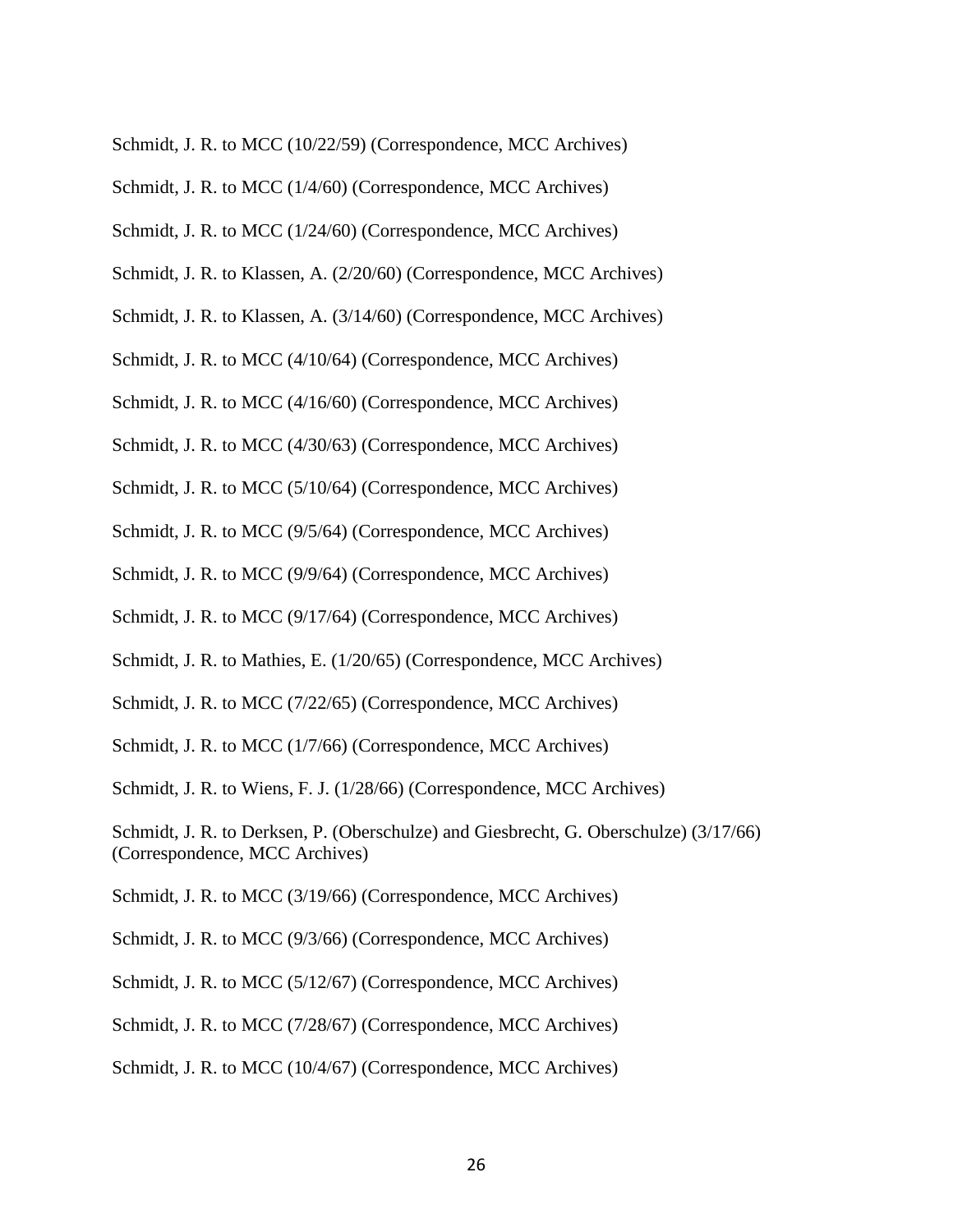- Schmidt, J. R. to MCC (2/4/68) (Correspondence, MCC Archives)
- Schmidt, J. R. to Unruh, W. (10/5/69) (Correspondence, Family Document)
- Schmidt, J. R. to MCC (12/21/69) (Correspondence, MCC Archives)
- Schmidt, J. R. to MCC (4/5/70) (Correspondence, MCC Archives)
- Schmidt, J. R. to MCC (4/9/70) (Correspondence, MCC Archives)
- Schmidt, J. R. to MCC (5/18/70) (Correspondence, MCC Archives)
- Schmidt, J. R. to MCC (7/25/70) (Correspondence, MCC Archives)
- Schmidt, J. R. to Schmidt, M. (8/5/70) (Correspondence, Family Document)
- Schmidt, J. R. to MCC (10/24/70) (Correspondence, MCC Archives)
- Schmidt, J. R. to MCC (5/2/71) (Correspondence, MCC Archives)
- Schmidt, J. R. to MCC (5/16/71) (Correspondence, MCC Archives)
- Schmidt, J. R. to MCC (5/25/72) (Correspondence, MCC Archives)
- Schmidt, J. R. to MCC (12/14/72) (Correspondence, MCC Archives)
- Schmidt, J. R. to MCC (8/5/73) (Correspondence, MCC Archives)
- Schmidt, J. R. to MCC (8/23/73) (Correspondence, MCC Archives)

Schmidt, J. R. to Unruh, W. (11/5/73) (Correspondence, Family Document)

Schmidt, J. R. and Schmidt, C. R. (1/54) Voluntary service among the Mennonite youth in Paraguay. *Southern Notes* Vol 1, No. 10 (MCC Archives)

Schmidt, J. R. and Schmidt, C. R. (6/61) Schmidt Furlough. *Southern Notes* (MCC Archives)

Schmidt, J. R. and Schmidt, C. R. to MCC (3/16/54) (Correspondence, MCC Archives)

- Schmidt, J. R. and Schmidt, C. R. to MCC (3/21/55) (Correspondence, MCC Archives)
- Schmidt, J. R. and Schmidt, C. R. to Family (6/14/59) (Correspondence, Family Document)
- Schmidt, J. R. and Schmidt, C. R. to Schmidt, M. (1/19/71) (Correspondence, Family Document)
- Schmidt, W. and W. Schmidt Family (7/15) (Interview Notes, Family Document)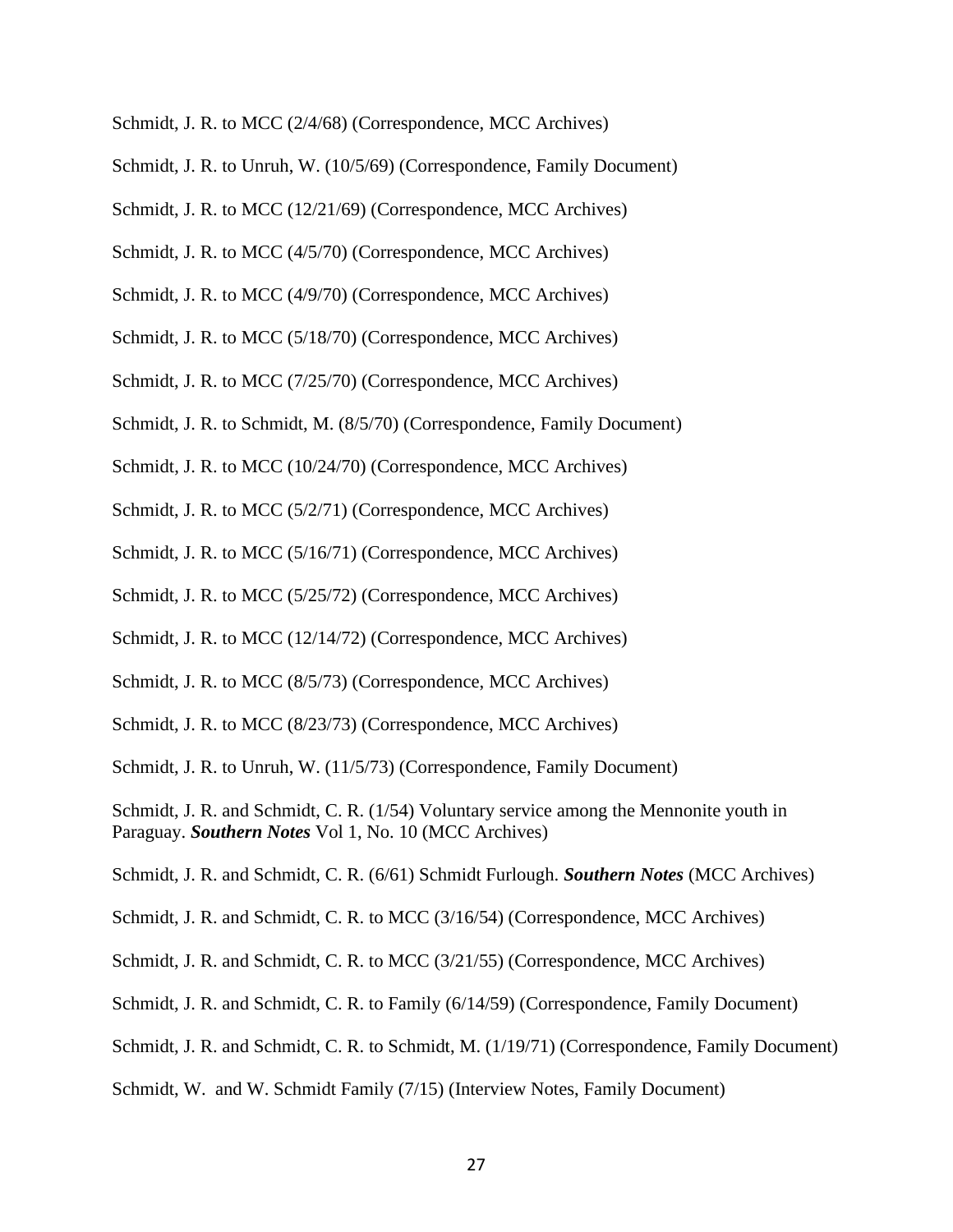Sharp, J. E. (2015) *My Calling To Fulfill: The Orie O. Miller Story*. Harrisonburg, Virginia: Harold Press.

Seek ways to Help Agriculture in Paraguay (11/18/75) *The Newton Kansan* (Family Document)

Stoesz, E. (5/26/69) *Paraguay Trip File* (MCC Archives)

Stoesz, E. (1/24/71-1/29/71) *Paraguay Trip Report* (MCC Archives)

Stoesz, E. (2/15/72) *Paraguay Trip Report* (MCC Archives)

Stoesz, E. (1/29/73) *Paraguay Trip Report* (MCC Archives)

Stoesz, E. to Boschmann, A. (10/19/71) (Correspondence, MCC Archives)

Stoesz, E. (2006) *Contagious Compassion: Celebrating 100 Years of American Leprosy Missions*. Franklin, Tennessee: Providence House Publishers.

*Trans Chaco Roadway Progress Report* (8/21/57) (MCC Archives)

Walter, J. (2/1/55) *Second Report of the Medical Work of the Mennonite Mission Station at K 81, department Coronel Oviedo for the fight against leprosy in Paraguay* (MCC Archives)

Walter, J. (2/8/55) *Journey from Coronel Oviedo to Cecilio Baez, 3rd visit in 2.5 months* (MCC Archives)

Walter, J. (6/31/57) *Medical Activities of K 81, Report #5* (MCC Archives)

Walter, J. to ALM. (7/4/56) (Correspondence, MCC Archives)

Wiens, F. J. (11/18/58) *Paraguay Report* **(**MCC Archives)

Wiens, F. J. (12/29/60) *South America Area Report* **(**MCC Archives)

Wiens, F. J. to MCC (10/10/56) (Correspondence, MCC Archives)

Wiens, F. J. to Miller, O. O. (8/31/57) (Correspondence, MCC Archives)

Wiens, F. J. to Miller, O. O. (9/21/57) (Correspondence, MCC Archives)

Wiens, F. J. to Miller, O. O. (10/4/57) (Correspondence, MCC Archives)

Wiens, F. J. to Walter, J. (10/4/57) (Correspondence, MCC Archives)

Wiens, F. J. to MCC (3/10/58) (Correspondence, MCC Archives)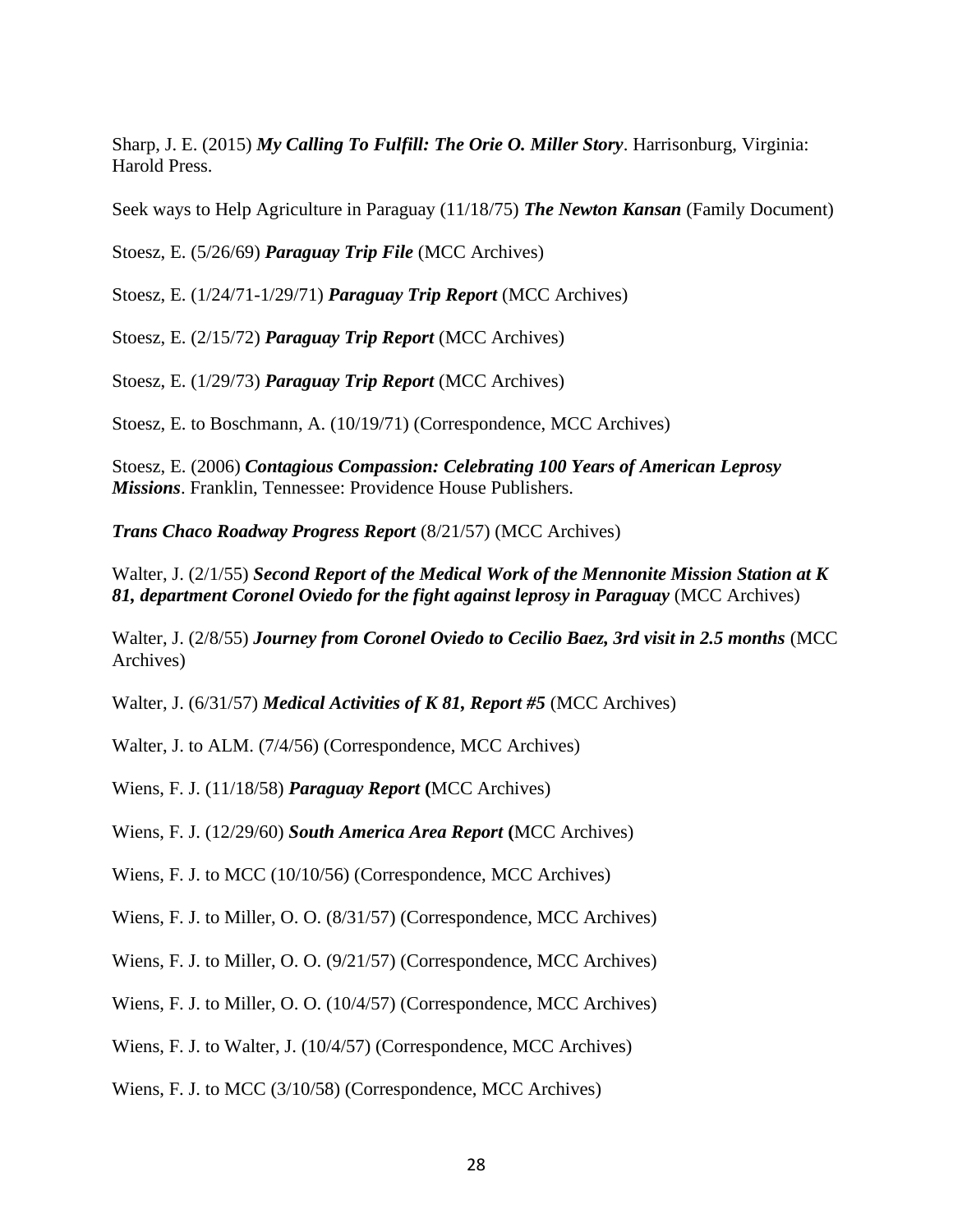Wiens, F. J. to MCC (3/11/58) (Correspondence, MCC Archives)

Wiens, F. J. to MCC (7/21/58) (Correspondence, MCC Archives)

Wiens, F. J. to MCC (10/1/58) (Correspondence, MCC Archives)

Wiens, F. J. to MCC (10/9/59) (Correspondence, MCC Archives)

Wiens, F. J. to MCC (11/6/59) (Correspondence, MCC Archives)

Wiens, F. J. to Schmidt, J. R. (11/27/59) (Correspondence, MCC Archives)

Wiens, F. J. to MCC (8/5/60) (Correspondence, MCC Archives)

Wiens, F. J. to MCC (8/19/60) (Correspondence, MCC Archives)

Wiens, F. J. to Schmidt, J. R. (8/22/60) (Correspondence, MCC Archives)

Wiens, P. (1977) *History of K81.* (MCC Archives)

## **REFERENCES: TRES PALMAS 1972-2001**

After a Trip That Didn't Work Out, Couple Return to Paraguay (10/26/89) *Mennonite Weekly Review* (Family Document)

ALM to MCC (1/10/77) (Correspondence, MCC Archives)

Bonham, M. L. (1977) *Memories of John Schmidt* (Family Document)

Bonham, M. L. (2/96) *Memories with the Folks in Goessel* (Family Document)

Bonham, M. L. to Fiol, M. (8/19/93) (Correspondence, Family Document)

Bonham, M. L. to Family (7/18/01) (Correspondence, Family Document)

Bonham, M. L. to Family (7/21/01) (Correspondence, Family Document)

Cohen, P. W. (11/8/87) Can the Mennonites Survive Success? *NY Times* P. 114.

Doctor Helps Unlock Chaco's Vast Wealth (1/31/85) *Mennonite Weekly Review* (Family Document)

Fiol, M. (4/29/2000) *Nurse of the Year-Mother's Day Extravaganza* (Family Documents)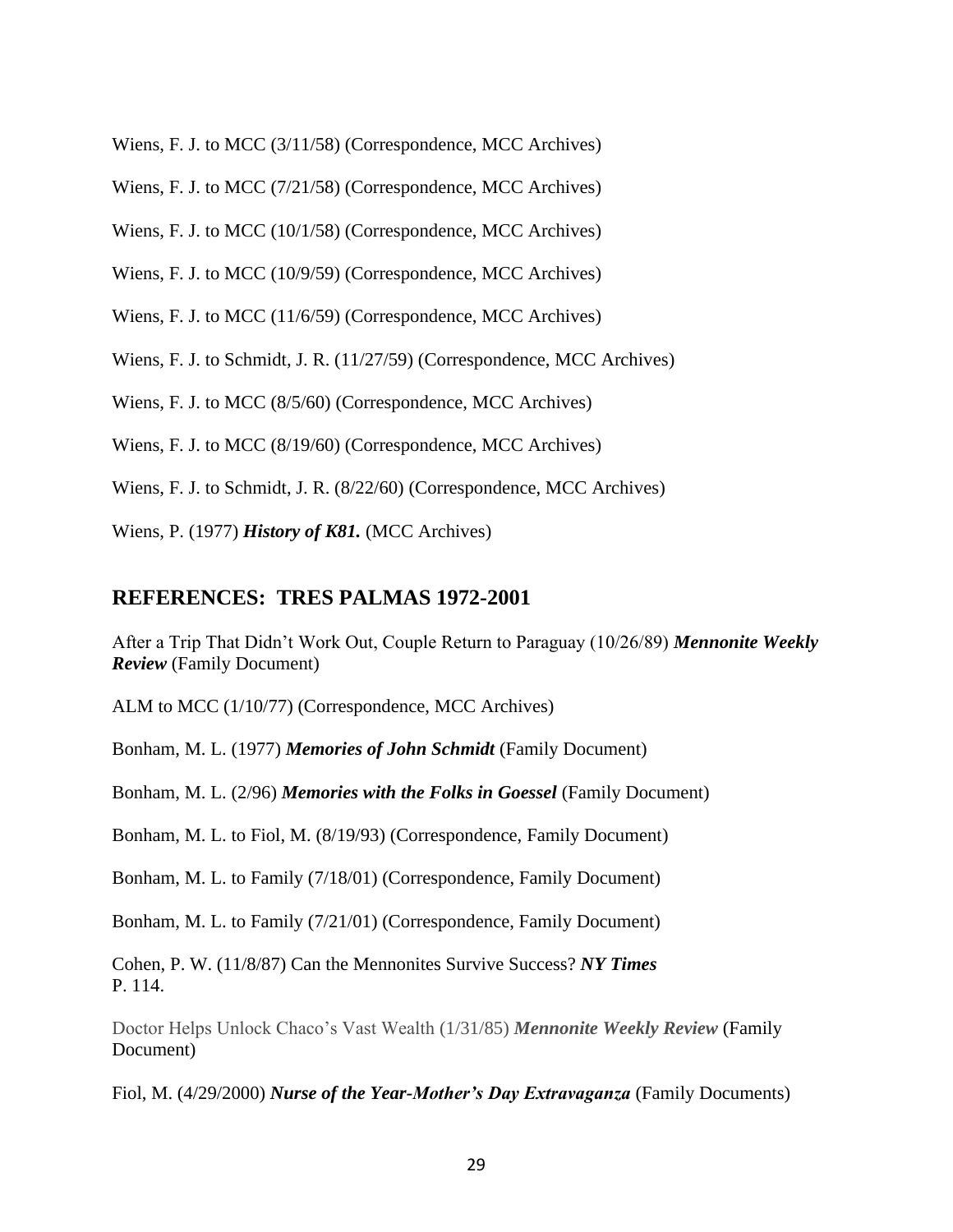Fiol, M. to Schmidt, J. R. (4/30/77) (Correspondence, Family Documents)

Herb and Mariam Schmidt Donate 10,000 Acre Ranch in Paraguay to Bethel College (11/89) *Mennonite Weekly Review* (Family Document)

Interview with John and Clara Schmidt (3/16/98) *Mennoblatt* (Family Document)

*Leprosy History: 19th Century*. (2015)<http://www.leprosy.org/leprosy-history/>

Leprosy Work was Revolutionary (2/15/01) *Mennonite Weekly Review* (Family Documents)

Long-time workers at Paraguay Leprosy Center Return to Kansas (9/29/83) *Mennonite Weekly Review* (Family Documents)

Overseas Services (Bontrager) to MCC (3/13/80) Correspondence, MCC Archives)

Ratzlaff, G. (2001) *Mennonite Hospital Km 81: Love Active in Deed.* Gemeindekomitee (Asociacion Evangelica Menonita del Paraguay) Asuncion, Paraguay. (Translated from German by Cornelius J. Dyck, USA).

Recognize Paraguay Mission Doctor John R. Schmidt (8/7/80) *Mennonite Weekly Review,* Newton Kansas (Family Document)

Reimer, G. (1985) The "Green Hell" Becomes Home: Mennonites in Paraguay as Described in the Writings of Peter P. Klassen. *Mennonite Quarterly Review* (Family Document)

Regier, E. to Schmidt, J. R. and Schmidt, C. R. (10/9/81) (Family Document)

Schmidts Retire from Home (7/88) *Hillsboro Free Press* (Family Document)

Schmidt Financials (2/2/91) (Family Document)

Schmidt, C. R. (1977) *Diary* (Family Document)

Schmidt, C. R. (1978) *Diary* (Family Document)

Schmidt, C. R. (1979) *Diary* (Family Document)

Schmidt, C. R. (1980) *Diary* (Family Document)

Schmidt, C. R. (1981) *Diary* (Family Document)

Schmidt, C. R. (1982) *Diary* (Family Document)

Schmidt, C. R. (1985) *Diary* (Family Document)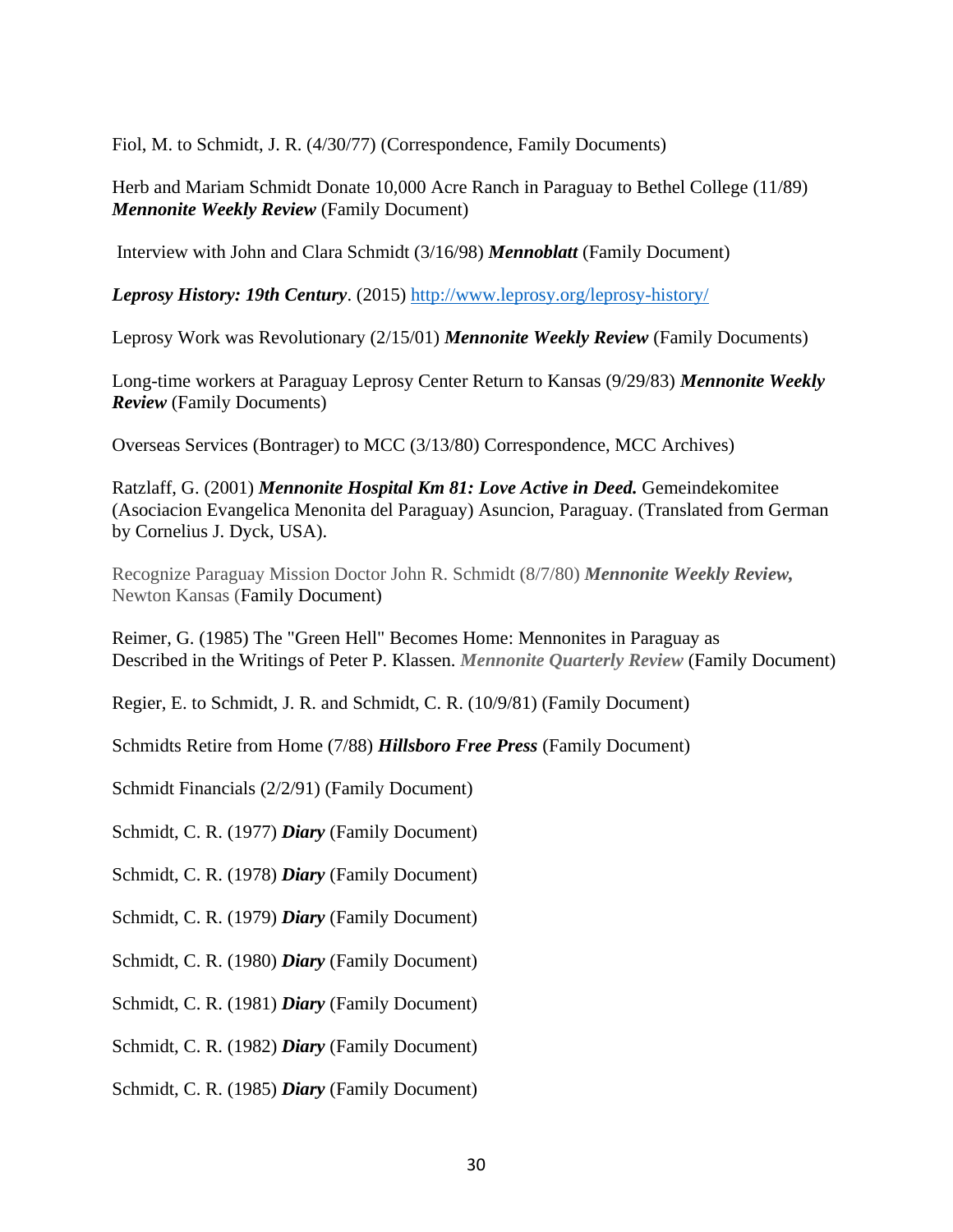- Schmidt, C. R. (1986) *Diary* (Family Document)
- Schmidt, C. R. (1987) *Diary* (Family Document)
- Schmidt, C. R. (1988) *Diary* (Family Document)
- Schmidt, C. R. (1989) *Diary* (Family Document)
- Schmidt, C. R. (1990) *Diary* (Family Document)
- Schmidt, C. R. (1992) *Diary* (Family Document)
- Schmidt, C. R. (1993) *Diary* (Family Document)
- Schmidt, C. R. (1994) *Diary* (Family Document)
- Schmidt, C. R. (1995) *Diary* (Family Document)
- Schmidt, C. R. (1996) *Diary* (Family Document)
- Schmidt, C. R. (1997) *Diary* (Family Document)
- Schmidt, C. R. (1998) *Diary* (Family Document)
- Schmidt, C. R. (1999) *Diary* (Family Document)
- Schmidt, C. R. (2000) *Diary* (Family Document)
- Schmidt, C. R. (2001) *Diary* (Family Document)
- Schmidt, C. R. to Regier, E. & Regier, E. (1/23/78) (Correspondence, Family Document)
- Schmidt, C. R. to Geschwister (8/78) (Correspondence, Family Documents)
- Schmidt, C. R. to Family (9/21/78) (Correspondence, Family Documents)
- Schmidt, C. R. to Dear Ones (1/10/90) (Correspondence, Family Documents)
- Schmidt, C. R. to Regier, E. and Regier, E. (4/29/90) (Correspondence, Family Documents)
- Schmidt, C. R. to Regier, E. and Regier, E. (10/18/90) (Correspondence, Family Documents)
- Schmidt, C. R. to Sisters (1/27/92) (Correspondence, Family Documents)
- Schmidt, C. R. to Fiol, M. (4/27/93) (Correspondence, Family Documents)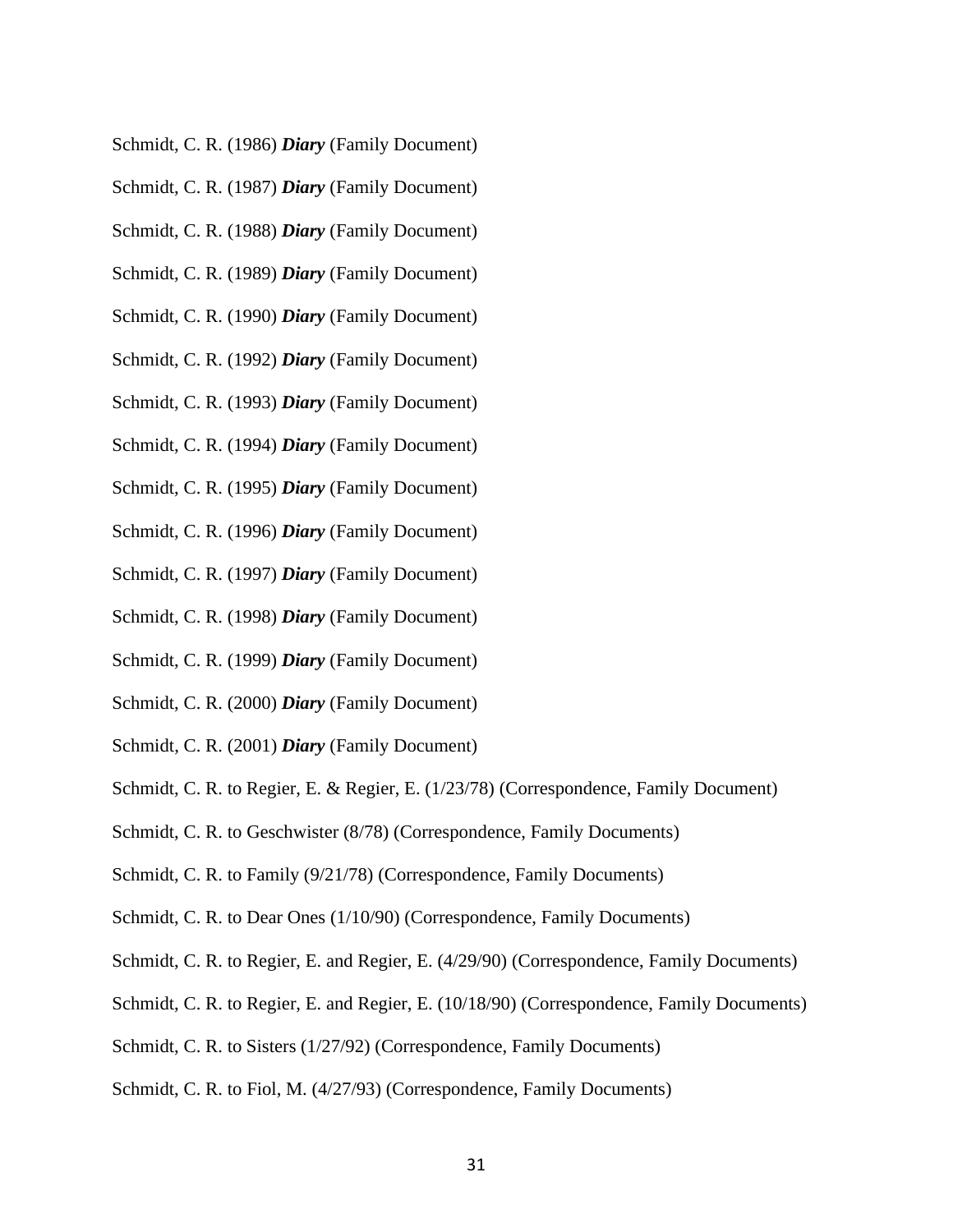Schmidt, C. R. to Regier, E. and Regier, E. (5/30/93) (Correspondence, Family Documents)

Schmidt, C. R. to Birky, A. (3/2/94) (Correspondence, Family Documents)

Schmidt, C. R. to Fiol, M. (7/27/94) (Correspondence, Family Documents)

- Schmidt, C. R. to Fiol, M. (10/3/94) (Correspondence, Family Documents)
- Schmidt, C. R. to Fiol, M. (9/29/96) (Correspondence, Family Documents)
- Schmidt, C. R. to Birky, A. (6/27/2000) (Correspondence, Family Documents)
- Schmidt, C. R. to Friends (6/1/01) (Correspondence, Family Documents)

Schmidt, C. R. to Family (6/21/01) (Correspondence, Family Documents)

Schmidt, C. R. to Birky, A. (9/18/01)) (Correspondence, Family Documents)

Schmidt, C. R. to Birky, A. (9/24/01) (Correspondence, Family Documents)

- Schmidt, C. R. and Schmidt, J. R. (3/77) *Personal Glimpses* (Family Document)
- Schmidt, C. R. and Schmidt, J. R. (3/79) *Personal Glimpses* (Family Document)
- Schmidt, C. R. and Schmidt, J. R. (9/80) *Personal Glimpses* (Family Document)
- Schmidt, C. R. and Schmidt, J. R. (6/83) *Personal Glimpses* (Family Document)
- Schmidt, C. R. and Schmidt, J. R. (10/85) *Personal Glimpses* (Family Document)
- Schmidt, C. R. and Schmidt, J. R. (12/87) *Personal Glimpses* (Family Document)
- Schmidt, C. R. and Schmidt, J. R. (3/89) *Personal Glimpses* (Family Document)
- Schmidt, C. R. and Schmidt, J. R. (12/89) *Personal Glimpses* (Family Document)
- Schmidt, C. R. and Schmidt, J. R. (12/91) *Personal Glimpses* (Family Document)

Schmidt, C. R. and Schmidt, J. R. (7/96) *Volunteer Work in 1996* (Family Document)

Schmidt, C. R. and Schmidt, J. R. (12/23/2000) *Reminiscing-Founding K81 50 Years Ago* (Family Document)

Schmidt, C. R. and Schmidt, J. R. to Friends (3/77) (Correspondence, Family Documents)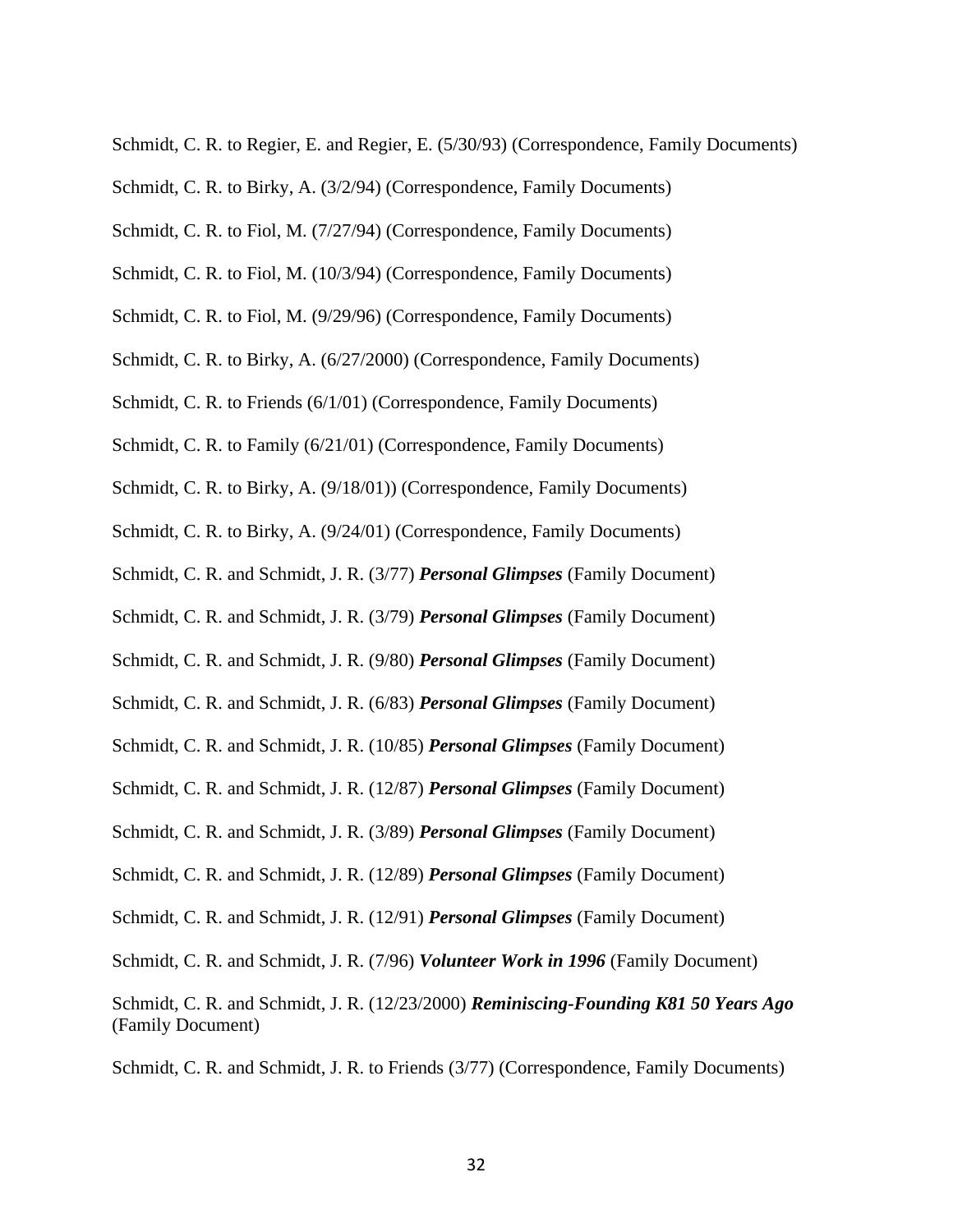Schmidt, C. R. and Schmidt, J. R. to Unruh, W. (8/89) (Correspondence, Family Documents)

Schmidt, C. R. and Schmidt, J. R. to Unruh, W. (9/1/89) (Correspondence, Family Documents)

Schmidt, C. R. and Schmidt, J. R. to Liebe Geschwister (5/6/91) (Correspondence, Family Documents)

Schmidt, C. R. and Schmidt, J. R. to Regier, E. and Regier, E. (6/3/93) (Correspondence, Family Documents)

Schmidt, C. R. and Schmidt, J. R. to Unruh, W. (1/11/94) (Correspondence, Family Documents)

Schmidt, C. R. and Schmidt, J. R. to Unruh, W. (9/16/94) (Correspondence, Family Documents)

Schmidt, C. R. and Schmidt, J. R. to Unruh, W. (12/3/94) (Correspondence, Family Documents)

Schmidt, C. R. and Schmidt, J. R. to Friends (1/96) (Correspondence, Family Documents)

Schmidt, C. R. and Schmidt, J. R. to Friends (12/96) (Correspondence, Family Documents)

Schmidt, C. R. and Schmidt, J. R. to Friends (12/97) (Correspondence, Family Documents)

Schmidt, C. R. and Schmidt, J. R. to Friends (1/99) (Correspondence, Family Documents)

Schmidt, C. R. and Schmidt, J. R. to Birky, A. and Family (1/99) (Correspondence, Family Documents)

Schmidt, C. R. and Schmidt, J. R. to Birky, A. (6/7/01) (Correspondence, Family Documents)

Schmidt, C. R. and Schmidt, J. R. to Friends (6/15/01) (Correspondence, Family Documents)

Schmidt, C. R. and Schmidt, J. R. to Friends (6/21/01) (Correspondence, Family Documents)

Schmidt, J. R. (2/17/77) Personal Health. *Mennoblatt* (Family Document)

Schmidt, J. R. (1979) *Summary Report of Leprosy Treatment Program in Centro De Salud Menonita, Km81, 1976-1979* (Correspondence, MCC Archives)

Schmidt, J. R. (3/16/80) *What We Were and What We Will Be, Fernheim's 50th Anniversary*  (Family Document)

Schmidt, J. R. (4/16/81) Leprosy. *Mennoblatt* (Family Document)

Schmidt, J. R. (3/16/91) 45<sup>th</sup> Anniversary of First Baptism of the Chaco Indians. *Mennoblatt* (Family Document)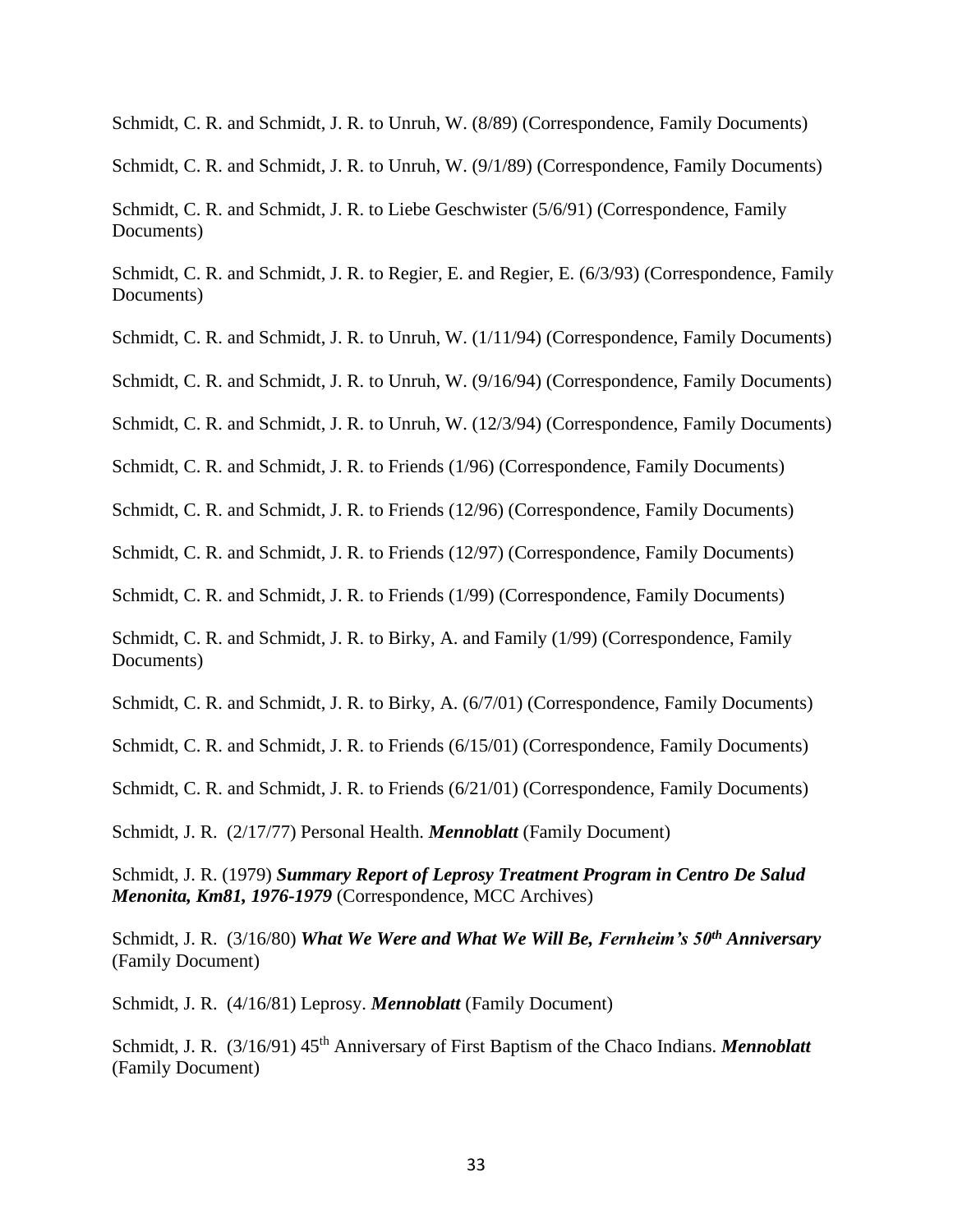- Schmidt, J. R. (1/16/94) Lucero, Tres Palmas. *Mennoblatt* (Family Document)
- Schmidt, J. R. (4/16/94) Hospital Lucero. *Mennoblatt* (Family Document)
- Schmidt, J. R. (9/16/96) The Beginning of MEDA. *Mennoblatt* (Family Document)
- Schmidt, J. R. (1998) *My Childhood Family* (Family Document)
- Schmidt, J. R. (7/16/99) The Death of my Brother Herb. *Mennoblatt* (Family Document)
- Schmidt, J. R. to Unruh, W. (1/17/82) (Correspondence, Family Document)

Schmidt, J. R. to Fiol, M. (4/29/90) (Correspondence, Family Document)

Schmidt, J. R. to Fiol, M. (4/30/90) (Correspondence, Family Document)

- Schmidt, J. R. to Unruh, W. (9/7/90) (Correspondence, Family Document)
- Schmidt, J. R. to Birky, A. and Birky H. (9/18/90) (Correspondence, Family Document)

Schmidt, J. R. to Regier, E. (6/24/93) (Correspondence, Family Document)

Schmidt, J. R. to Fiol, M. (3/13/94) (Correspondence, Family Document)

- Schmidt, J. R. to Fiol, M. (9/4/94) (Correspondence, Family Document)
- Schmidt, J. R. to Fiol, M. (9/28/94) (Correspondence, Family Document)
- Schmidt, J. R. to Fiol, M. (3/12/95) (Correspondence, Family Document)

Schmidt, J. R. to Fiol, M. (11/29/96) (Correspondence, Family Document)

Schmidt, J. R. to US Department of State (7/5/98) (Correspondence, Family Document)

Schmidt, J. R. to Fiol, M. (10/27/99) (Correspondence, Family Document)

Schmidt, J. R. and Schmidt, C. (11/89) "Eleventh Hour – and Again in the Chaco?" *Mennoblatt*  (Family Document)

Schmidt, J. R. and Schmidt, C. (2/1/95) "Lucero Hospital in Tres Palmas" *Mennoblatt* (Family Document)

Schmidt, J. R. to Kansas Senators and Local House Representative (5/26/98) (Correspondence, Family Document)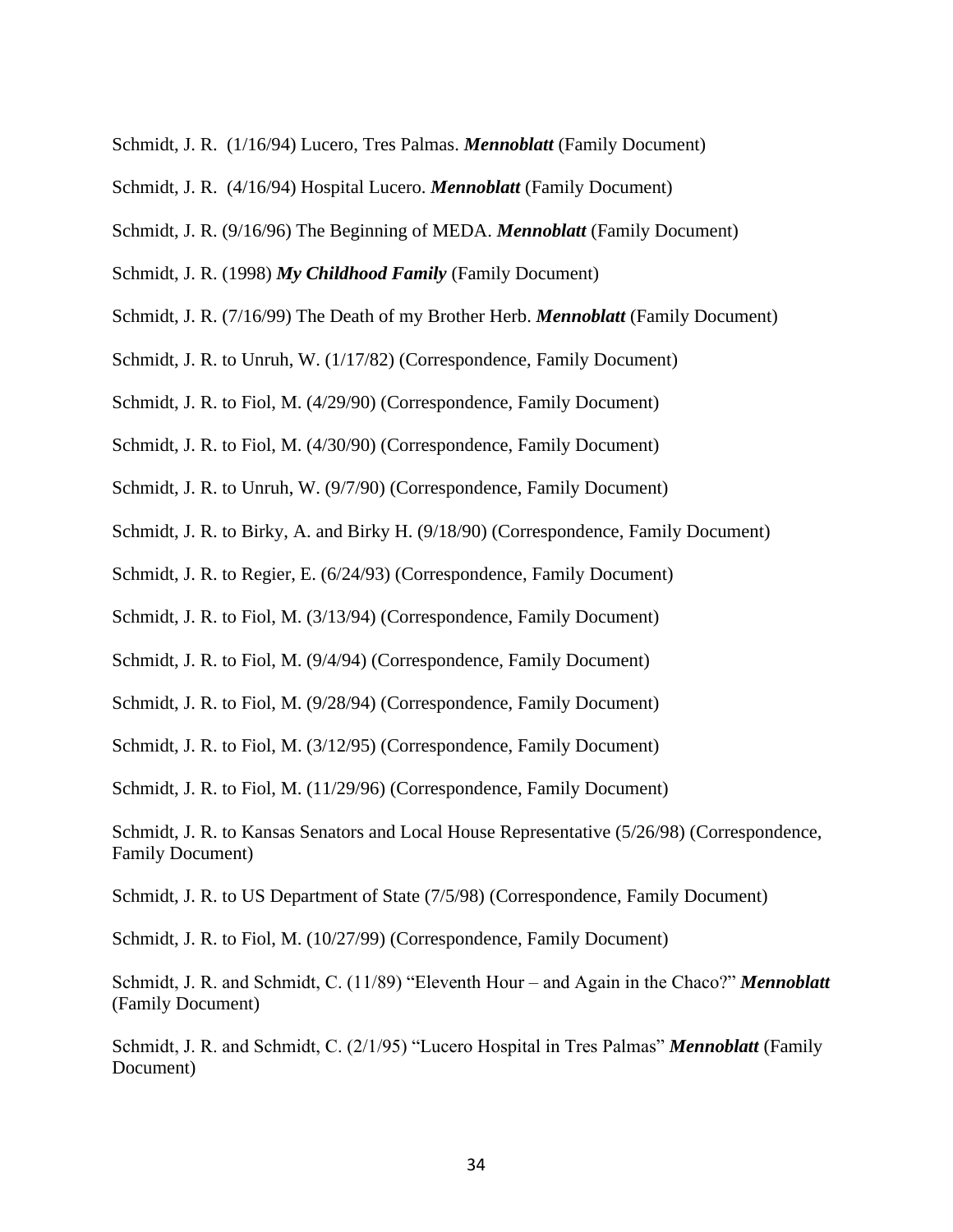Schmidt, J. R. and Schmidt, C. R. to Sisters (8/29/89) (Correspondence, Family Documents)

Schmidt, J. R. and Schmidt, C. R. to Regier, E. and Regier, E. (12/7/89) (Correspondence, Family Documents)

Schmidt, J. R. and Schmidt, C. R. to Friends (2/90) (Correspondence, Family Documents)

Schmidt, J. R. and Schmidt, C. R. to Regier, E. and Regier, E. (8/23/91) (Correspondence, Family Documents)

Schmidt, J. R. and Schmidt, C. R. to Friends (8/93) (Correspondence, Family Documents)

Schmidt, J. R. and Schmidt, C. R. to Regier, E. and Regier, E. (1/10/93) (Correspondence, Family Documents)

Schmidt, J. R. and Schmidt, C. R. to Regier, E. and Regier, E. (8/21/93) (Correspondence, Family Documents)

Schmidt, J. R. and Schmidt, C. R. to Brothers and Sisters (4/19/94) (Correspondence, Family Documents)

Schmidt, J. R. and Schmidt, C. R. to Fiol, M. (11/17/94) (Correspondence, Family Documents)

Schmidt, J. R. and Schmidt, C. R. to Family (2/95) (Correspondence, Family Documents)

Schmidt, J. R. and Schmidt, C. R. to Fiol, M. (3/19/95) (Correspondence, Family Documents)

Schmidt, J. R. and Schmidt, C. R. to Fiol, M. (9/24/95) (Correspondence, Family Documents)

Schmidt, J. R. and Schmidt, C. R. to Friends (3/2000) (Correspondence, Family Documents)

Schmidt, W. to ALM (9/6/77) (Correspondence, MCC Archives)

Shelley, M. & Filchinger, R. 1981. *Affirm Life, Pay for Peace, Historic Peace Church Task Force on Taxes.* Newton, Kansas (Family Document)

Smucker, J. (12/16/98) Couple Travels to DC to Lobby for Peace Tax. *Hillsboro Star-Journal*  (Family Document)

Stoesz, E. (2006) *Contagious Compassion: Celebrating 100 Years of American Leprosy Missions*. Franklin, Tennessee: Providence House Publishers.

Where Colonies are Known for Industry (1989) *Hillsboro Free Press* (Family Document)

Wiebe, L. (5/24/01) *Paraguay Leprosy Hospital Turns 50.* Newspaper Article Published in Asunción Paraguay (Family Document)